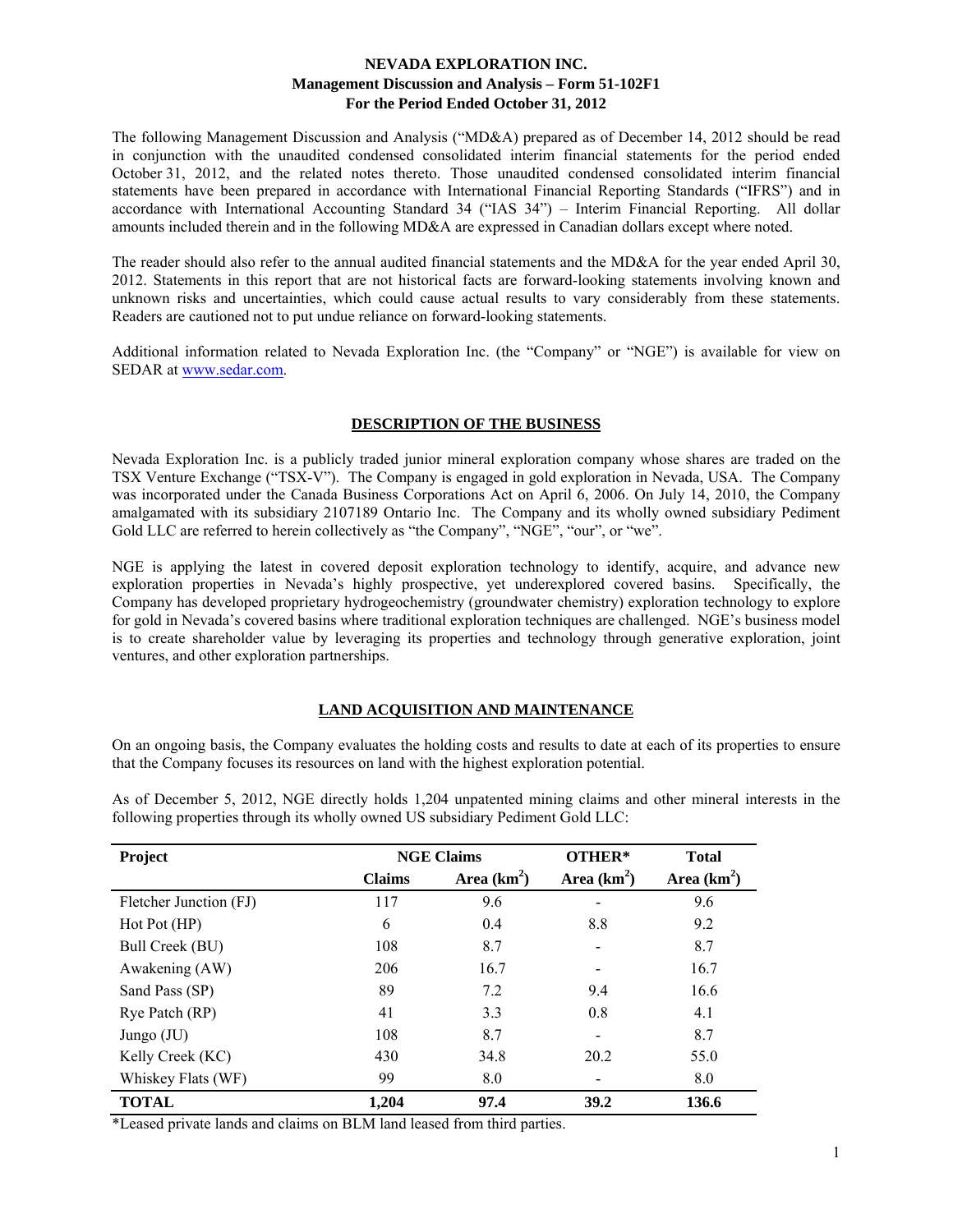### **EXPLORATION RISK MANAGEMENT STRATEGY**

NGE manages exploration risk by focusing exploration resources in specific, planned stages on each property. If the results from one stage are positive, then NGE allocates funds to the next stage. If at any stage, results are negative, NGE drops the property from further consideration. NGE's staged exploration strategy assures that properties showing positive results move aggressively through the exploration pipeline.

NGE's exploration stages include:

- − Hydrogeochemistry: NGE first uses its proprietary hydroprobe sampling technology to collect regularized hydrogeochemistry samples across areas already shown to be prospective based on samples collected from existing springs and wells. NGE uses the data to develop a computerized hydrogeochemistry model of each target.
- − Acquisition: NGE acquires the mineral rights covering prospective targets showing large areas of highly anomalous hydrogeochemistry. If a target of exploration interest is on BLM land that is open to location (available), NGE locates mineral claims. If a target lies on private land, NGE completes a title review to determine mineral title ownership, and then endeavours to negotiate an agreement with the owner.
- − Soil Geochemistry: NGE completes detailed soil sampling across areas demonstrating prospective hydrogeochemistry to detect the possible vertical migration of gold and trace-elements from the underlying bedrock into the soils above. The use of soil geochemistry allows NGE to confirm the presences of anomalous levels of gold and other trace elements in an additional medium.
- − Gravity Geophysics: NGE uses detailed gravity geophysics to provide valuable information about the depth to bedrock across a property. Gravity data can suggest areas of strong changes in the relief or composition of the underlying bedrock, which can be indicative of underlying fault zones and alteration that often control the location of gold mineralization.
- − Air Magnetics: NGE uses detailed air magnetic geophysics to provide information on the locations and types of rocks, fault zones, and hydrothermal alteration that generally accompany large gold deposits.
- − Seismic Geophysics: NGE uses seismic geophysics, where appropriate, to identify deep-seated, steeply-dipping fault zones that can be projected into the near surface environment. Major, high-angle structures are important since they provide a potential conduit or 'plumbing' system for potential gold-bearing, hydrothermal fluids to access near-surface areas and deposit gold.
- − Drilling: where properties successfully pass through the above exploration stages, NGE uses drilling to test for: (1) shallow bedrock (< 1,000ft beneath the surface); (2) structures or faults in bedrock that may source potential mineralization; (3) bedrock that has been altered by hydrothermal fluids; (4) anomalous concentrations of gold and associated trace-elements in bedrock; and (5) sufficiently sized target to reasonably contain an economic resource. NGE evaluates drilling results based on these criteria to determine whether or not to continue to maintain each property and commit further exploration expenditures towards them.

# **MINERAL EXPLORATION PROPERTIES**

#### *Fletcher Junction (FJ)*

The Fletcher Junction Project is located in Mineral County, Nevada, approximately 30km southwest of Hawthorne, Nevada. The Company has a 100% interest in 117 claims (9.6km<sup>2</sup>) at the Fletcher Junction Project, subject to a 1.25% net smelter return royalty ("NSR") to Royal Gold, Inc.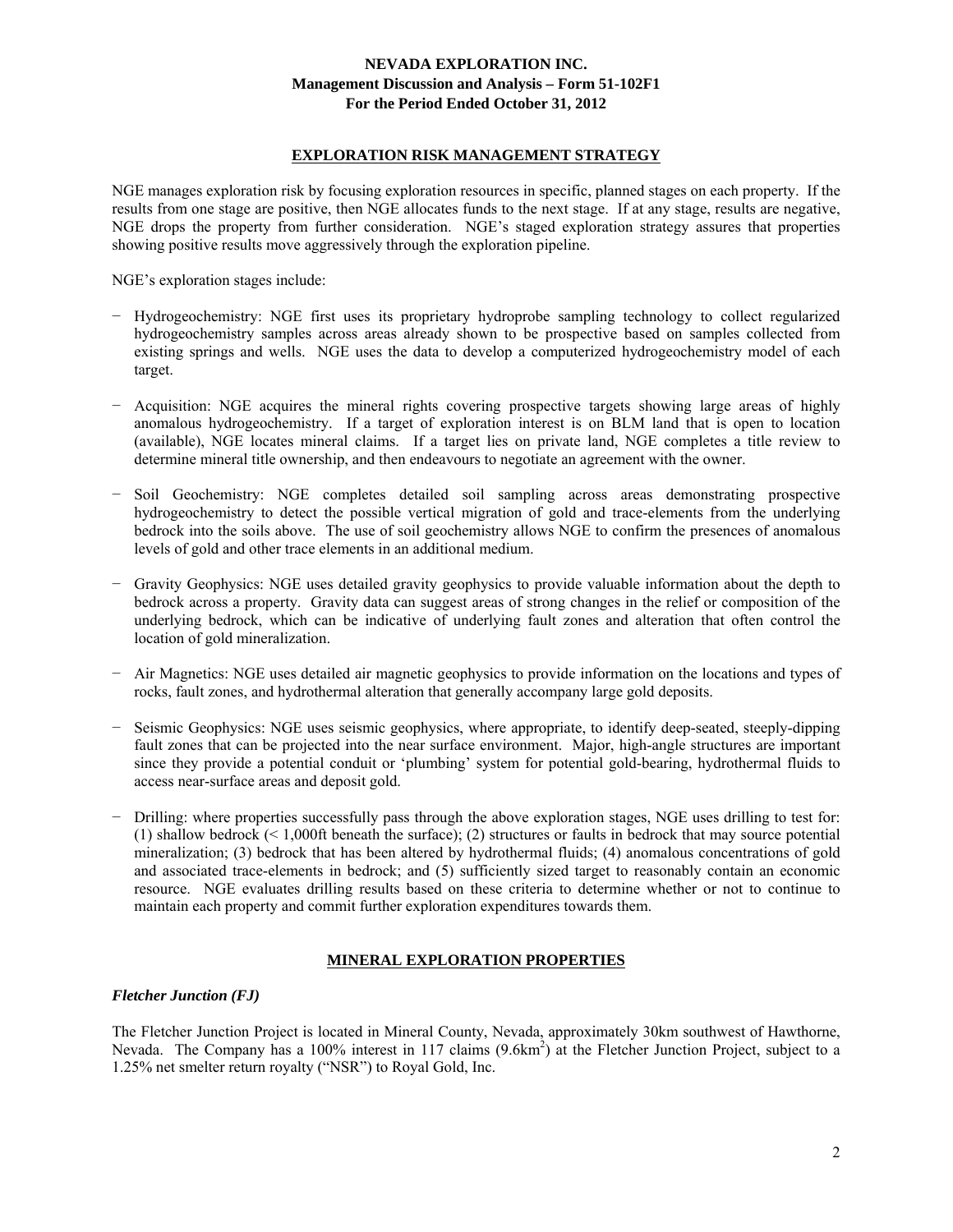On December 18, 2008, NGE announced the completion of a Phase I RC drill program at Fletcher Junction, and presented the detailed results that demonstrate how NGE used its hydrogeochemistry exploration technology to discover a new, gold-bearing hydrothermal system in an otherwise blind, covered bedrock setting. Nine widespaced drill holes were completed to target depth, and all nine encountered altered bedrock that contained geochemically anomalous gold and gold-associated trace elements, as well as anomalous gold and trace-element hydrogeochemistry. The bedrock, alteration, and the suite of gold-associated trace elements found at Fletcher Junction are similar to those found at the nearby Aurora mining district, noted for historic, high grade underground production.

While significant intervals of potentially ore grade mineralization were not encountered in the Phase I drilling, management believes that the results at Fletcher Junction are substantive in that they demonstrate how NGE has used its unique and proprietary hydrogeochemistry exploration technique to discover a new gold-bearing, hydrothermal system in a covered bedrock setting. The results to date at Fletcher Junction add value to NGE's other projects that were all identified using the same hydrogeochemistry exploration technology, and they establish NGE as a source of quality exploration projects for potential Joint Venture partners.

NGE believes the first phase drill results at Fletcher Junction justify a much larger, Phase II drill program specifically designed to test the vertical fault zones believed to contain ore-grade gold mineralization that source the anomalous gold in groundwater, alluvium, quartz-boulders and bedrock at Fletcher Junction. In preparation for Phase II drilling, NGE has submitted and received approval from the US Forest Service for a new the Plan of Operations.

On July 31, 2012, the Company entered into an Exploration and Option to Joint Venture Agreement with Spruce Ridge Resources Ltd. ("Spruce Ridge"), whereby Spruce Ridge earn a 70% interest in the Property by funding \$2,600,000 in qualifying expenditures, including a firm Year 1 work commitment of \$580,000, and making \$300,000 in payments over 4 years (the "Earn-In"). NGE will act as the Operator during the Earn-In. If Spruce Ridge completes the Earn-In, Spruce Ridge may earn an additional 15%, for a total of 85%, by completing a feasibility report.

# *Hot Pot (HP)*

In 2004, NGE's regional reconnaissance hydrogeochemistry program identified a prospective exploration target near Hot Pot in Humboldt County, Nevada, approximately 30km northwest of Battle Mountain, Nevada. Regional gravity data suggested that the Hot Pot area is underlain by a bedrock high covered by a thin layer of sand & gravel.

On September 16, 2005, the Company entered into a 10 year Mining Lease Agreement on 8.8km<sup>2</sup> at Hot Pot Project, subject to a 3% NSR to the land owner. The Company also controls 6 claims at Hot Pot (50 hectares). The lands within the Mining Lease Agreement and the 6 claims are subject to a 1.25% NSR to Royal Gold, Inc.

In 2005, nine RC drill holes were completed at Hot Pot to depths ranging from 92m (300ft) to 190m (620ft) for a total of 1,195m (3,900ft). The widely-spaced, shallow holes confirmed bedrock to range in depth from 33m (110ft) to 112m (370ft). The bedrock was hydrothermally altered and contained anomalous gold and trace elements similar to that associated with the Lone Tree gold mine. The drilling also confirmed and enlarged the area of anomalous hydrogeochemistry.

In 2007, NGE used its hydroprobe equipment to complete a detailed hydrogeochemistry survey at Hot Pot on a 400m (1/4 mi) grid. The resulting dataset showed highly anomalous gold and trace elements chemistry and further expanded the area of exploration interest. Additionally, in 2007, NGE completed two seismic geophysical lines, which identified several deep, north-trending, steeply-dipping fault zones.

In 2008, NGE completed a detailed gravity geophysical survey, which successfully mapped the relative depth to the underlying bedrock by measuring the density contrast between 200m sampling points. The gravity survey delineated sharp changes in the slope of the bedrock that coincided with the fault zones identified by seismic geophysics.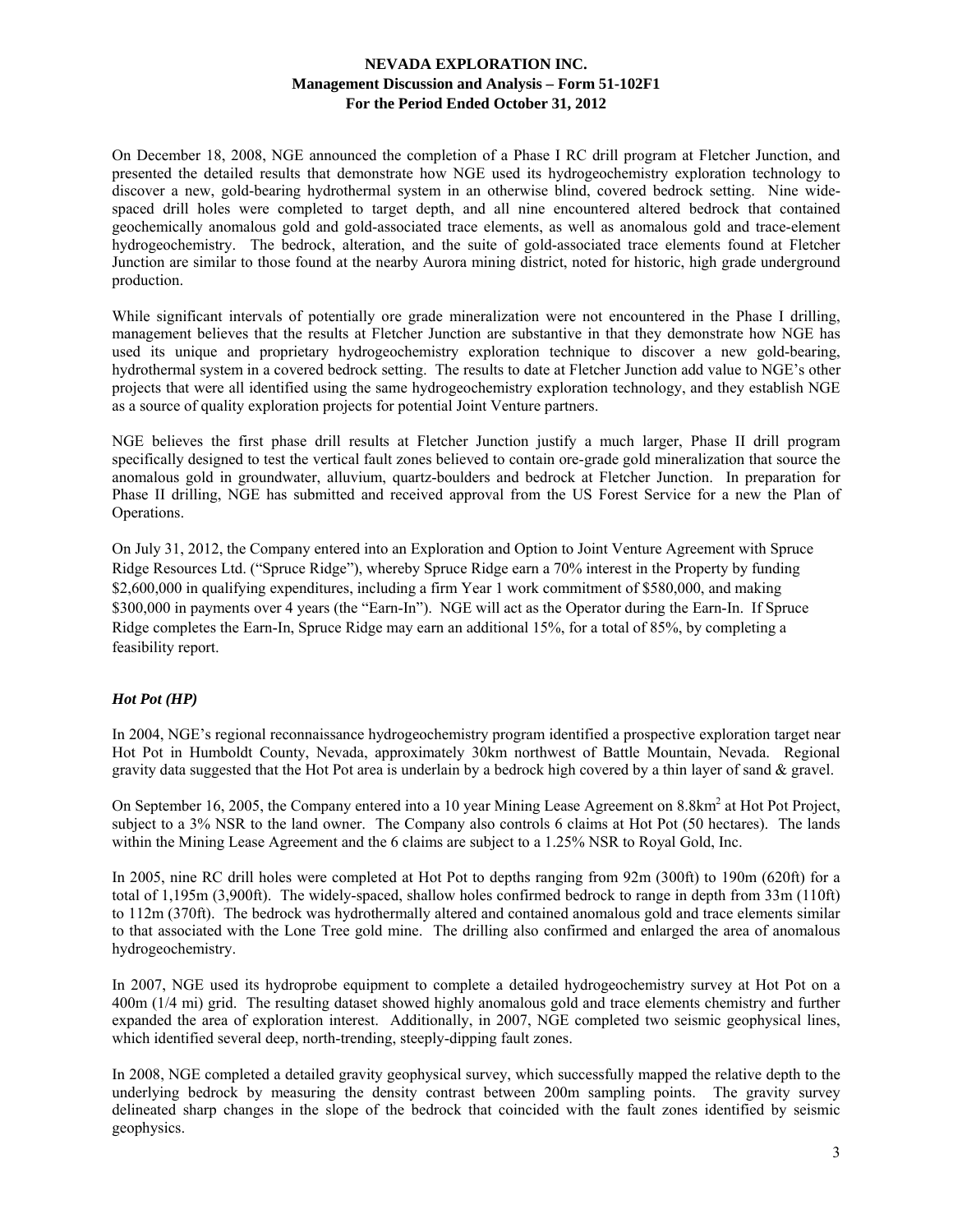In 2008, NGE completed 10 vertical, RC drill holes to test small segments of the steeply-dipping fault zones identified by the 2007 seismic and gravity geophysics. Three vertical holes were spaced 100m (330ft) apart on each of three lines. The holes ranged in depth from 50m (165ft) to 175m (575ft) for a total of 1,085m (3,565ft). The shallow drill holes encountered hydrothermally altered bedrock containing anomalous gold and trace elements. Deeper, angle drill holes designed to cross cut the areas where the steeply-dipping fault zones had been projected were planned, but the drilling contractor was unable to complete the program.

Also in 2008, an energy company, with business interests separate from NGE, started a deep test drill hole on the Hot Pot property. In exchange for NGE's seismic data, NGE was granted access to drill cuttings from the 1,372m (4,500ft) drill hole. Significantly, the deep drill hole encountered hydrothermally-altered, Paleozic Rocks underlying the Hot Pot Project. Hydrothermal alteration includes carbon re-mobilization, local bleaching, clay, decalcification and secondary pyrite.

Although potentially economic quantities of gold mineralization have not yet been encountered at Hot Pot, drilling to date has been wide-spaced and could have easily missed the type of high-angle fault zones that control significant known gold mineralization elsewhere in the region. The widely-distributed, highly anomalous gold in groundwater together with the large area of hydrothermally-altered and geochemically anomalous bedrock strongly suggests that higher values for gold in bedrock than have been discovered to date may still be located nearby. The next step is more closely-spaced, shallow, vertical drill holes and/or deeper, angle holes targeted to intersect steeply-dipping, potentially ore-bearing fault zones and favourable bedrock units.

On September 16, 2009, the Company entered into an Exploration Agreement with International Enexco Ltd. ("Enexco") whereby Enexco can earn a 51% interest in the Hot Pot Property by drilling 6,000 meters (19,600ft) over three years, with the option to earn an additional 19%, for 70% total, by drilling another 3,000 meters (9,800ft) during the fourth year. On July 2, 2009, NGE announced that Enexco had begun drilling at Hot Pot.

In 2009 and early 2010, Enexco completed an 11 hole, 3,462 metre (11,360 ft) core drilling program at Hot Pot to collect stratigraphic information and test for mineralized structures beneath the alluvial cover. Enexco's drilling successfully encountered weak, but widespread anomalous gold values in all 11 holes. Importantly, the results showed that the anomalous gold values at Hot Pot are associated with increased copper values, an association that is related to ore-grade gold mineralization within the Marigold mine complex 9 km (6 miles) to the south-southwest. In addition, the results included anomalous silver concentrations, including one 4.57 metre (15 ft) interval averaging 15.5 gpt silver, as well as several other trace element distribution patterns indicative of a large hydrothermal system. Enexco engaged Doug McGibbon, an economic geologist with over 25 years of exploration experience in the Battle Mountain area and responsible for major discoveries at the Marigold and Pinson mines, to review the drilling results and the exploration data, and to put the Hot Pot property into regional context (taken from January 25, 2010, Enexco news release):

"Mr. McGibbon's study has confirmed that the hydrothermally altered and mineralized lithologies at Hot Pot are similar if not stratigraphically equivalent to those hosting orebodies at the Marigold mine. Although gold values only ranged up to 66 parts per billion, the mineralized zones encountered were up to 149 metres in length beneath overburden cover that was between 40 to 152 metres in all but two of the holes, with the spacing between holes still leaving sufficient room to host a significant gold deposit. Drilling also identified zones of oxidation to depths of 300 metres, significant intervals of brecciated material indicative of several major fault zones and an apparent horst block with similarities to the geologic setting at the Lone Tree mine. Structural analysis is currently under way, and additional geochemical and geophysical work are being considered to focus further drilling."

On August 16, 2011, NGE reported that Enexco withdrew from the Exploration Agreement at Hot Pot, and that as a result, Enexco retained no interest in the project.

# *Bull Creek (BU)*

The Bull Creek Project is located in Humboldt County, Nevada, approximately 60km west-northwest of Winnemucca, Nevada. The Company has a 100% interest in 108 claims (8.7km<sup>2</sup>) at Bull Creek.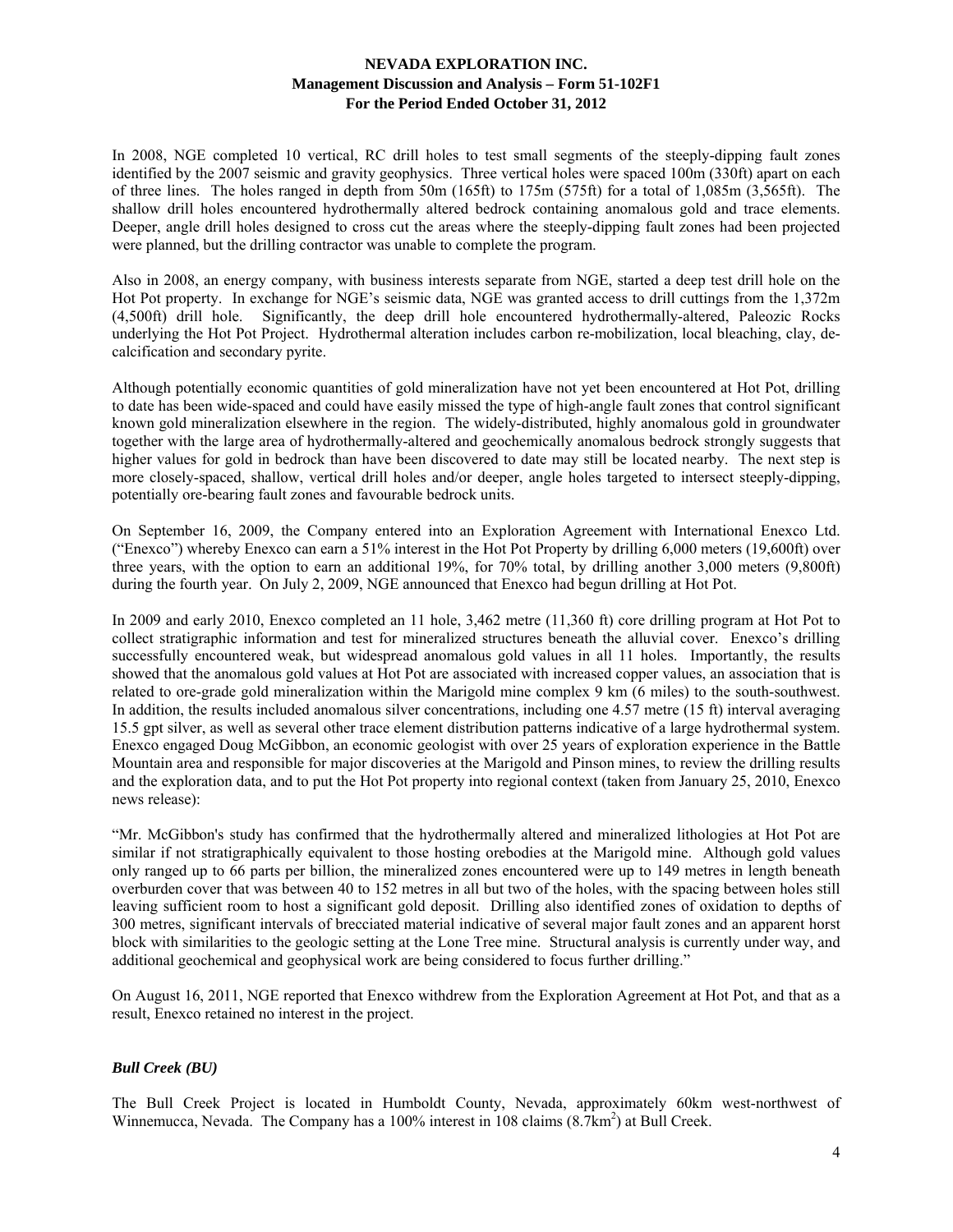In 2008, NGE completed a detailed groundwater survey at Bull Creek to delineate the project's anomalous hydrogeochemistry, and then completed a detailed soil sampling program to both verify and model the surface geochemistry above the target. Later in 2008, to further develop the project's exploration model, NGE completed detailed gravity and airborne magnetic geophysical surveys to better understand the different rock types and possible fault zones concealed beneath the large expanse of sand and gravel covering the target. Also in 2008, as a final input to the Bull Creek exploration model, NGE completed seismic geophysics to test for deep-seated fault zones. NGE combined these data sets to develop the conceptual targets for Phase I drill testing.

In 2008, NGE completed a Phase I drilling program at Bull Creek specifically to test the concept that an undiscovered, potentially gold-bearing hydrothermal system is responsible for the anomalous gold and traceelements discovered in the groundwater. NGE completed 18 RC drill holes at Bull Creek. The holes were spaced 0.4km (0.25mi) to 1.6km (1.0mi) apart across the  $41 \text{km}^2$  property, and the holes ranged in depth from 100m (300ft) to 300m (1,000ft). The drilling defined shallow bedrock along the eastern margin of the property, ranging in depth from 15m (50ft) to 100m (300ft).

On February 23, 2009, NGE announced completion of data reduction for its Phase I drill program at Bull Creek. The results showed several >200m (>650ft) intervals of hydrothermally altered and geochemically anomalous volcanic rock. The increase in alteration intensity and trace-elements geochemistry seen in the wide-spaced drill holes moving from west to east across the eastern half of the property suggests NGE has discovered the edge of a significant new hydrothermal system of exploration significance. NGE believes additional drilling is warranted farther to the east, and this conclusion is also supported by the structural interpretation of the gravity and air magnetic geophysics. In 2009, NGE increased its claim position towards the east to cover the developing target.

The initial identification of anomalous hydrogeochemistry at Bull Creek has resulted in a successful concept test: the discovery of a large area of hydrothermally-altered, shallow bedrock containing geochemically anomalous gold and gold-associated trace elements. These features of exploration significance are similar to those found at the nearby Sleeper Mine, which produced 1.7M ozs of gold and 1.9M ozs of silver from 1986 to 1996. These results further demonstrate how hydrogeochemistry can efficiently and effectively reduce large, sand and gravel covered valley basins to discrete, highly prospective exploration targets deserving of more focused and intense exploration expenditures.

On June 30, 2010 NGE completed a 438 page technical report summarizing all work completed on the property. NGE believes that additional drilling is warranted at Bull Creek and has is seeking a JV partner to advance the project.

# *Awakening (AW)*

The Awakening Project is located in Humboldt County, Nevada, approximately 50km north-northwest of Winnemucca, Nevada, and directly north of the Sleeper Gold Mine. The Company has a 100% interest in 206 claims  $(16.7 \text{km}^2)$  at Awakening.

The Awakening gold property is largely covered by syn- to post-mineral volcanic units and post-mineral alluvium and as a result, has seen little historic exploration activity. Projections of favourable lithology, structure, and alteration at regional, district and property scales suggest that potentially important gold-silver mineralization may be located within economic depths beneath the cover at Awakening.

In 2007 and 2008, NGE completed a detailed hydrogeochemistry program at Awakening. The groundwater samples contained high levels of gold and other trace elements in concentrations similar to those found at the adjacent Sleeper mine. During April and June, 2008, the Company's field crews completed soil sampling programs across the property and successfully confirmed the presence of anomalous gold and gold-related trace elements.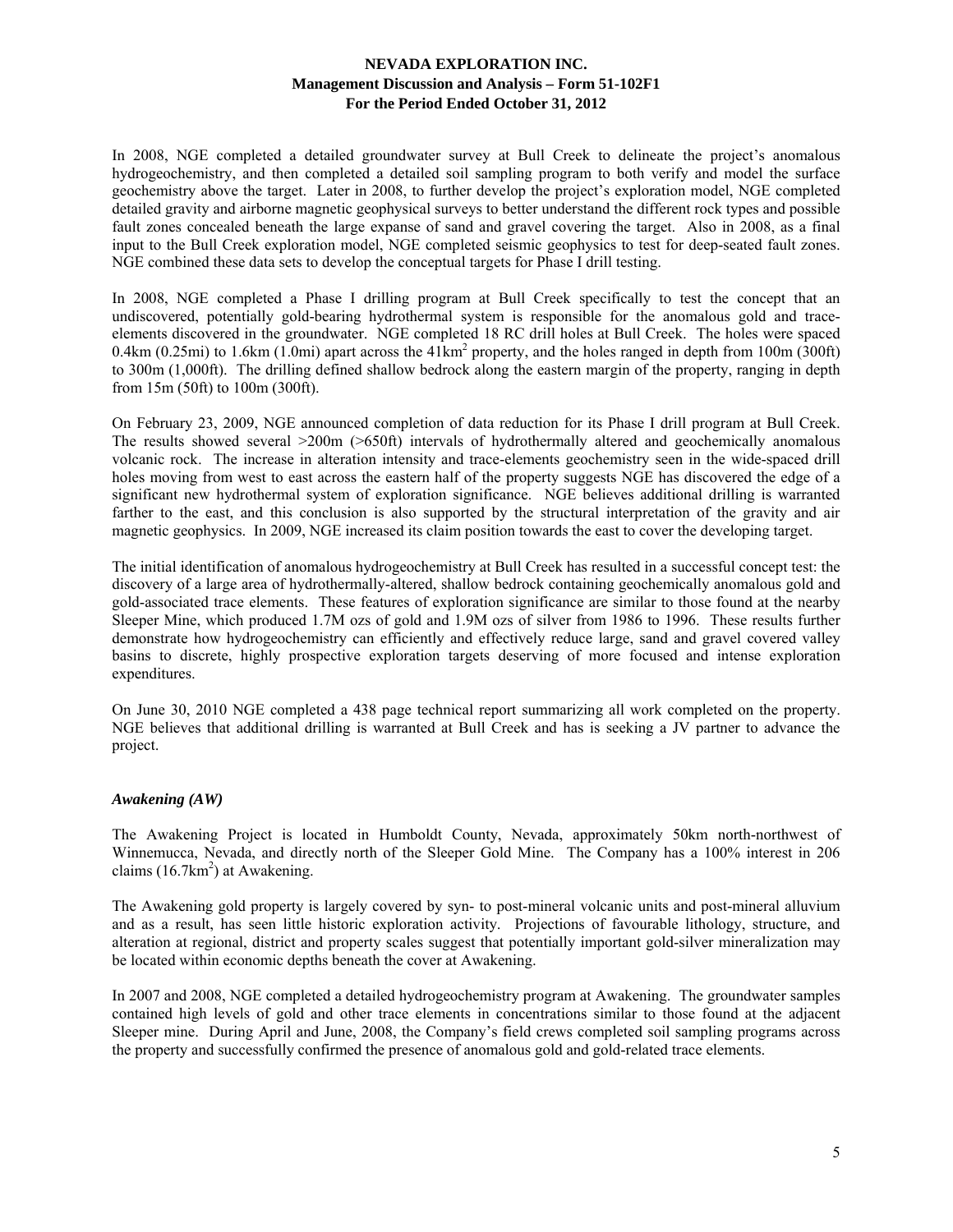Also in 2008, NGE acquired approximately  $85 \text{km}^2$  (33mi<sup>2</sup>) of high quality gravity geophysics data and approximately 173 km<sup>2</sup> ( $67 \text{ m}^2$ ) of air magnetic data. The gravity geophysical survey was collected to delineate depth to metasedimentary and granitic bedrock, potential thickness of preserved rhyolitic volcanic rocks, and the location and orientation of prominent lithologic offsets that might be indicative of major fault zones. The detailed air magnetic survey was completed to be used in conjunction with the gravity data to define magnetically anomalous volcanic lithologies and zones of hydrothermal and/or structural magnetite destruction that might be indicative of major fault zones and possible hydrothermal alteration.

The results of the geochemistry and geophysical programs combined to improve NGE's exploration model and demonstrated that Awakening is a compelling target. In 2008, NGE commenced a Phase I RC drilling program at the Awakening property but drilling was suspended due to drilling difficulties.

During 2009, NGE completed detailed geologic mapping at a scale of 1:10,000 in the northern-most Slumbering Hills along the eastern edge of Awakening.

In March, 2010, the Company completed a 258 page technical report summarizing all work completed on the property and began discussions with potential JV partners.

On June 4, 2010, Northgate Minerals Corp. ("Northgate") (TSX: NGX, NYSE Amex: NXG) and NGE announced the completion and execution of an Exploration and Option to Enter Joint Venture Agreement ("Agreement") on NGE's Awakening Gold Project ("Property"), in Humboldt County, Nevada. The Agreement granted Northgate the option to earn an initial 51% interest in the Property by spending USD\$4,100,000 in exploration and making additional cash payments totaling USD\$436,000 over five years. If Northgate completed the initial 51% earn-in, it had the option to earn an additional 14%, for a total of 65%, by completing a feasibility report on the Property.

In early 2011, NGE completed a 10 hole, 1,573 metre (5,160 feet), Phase I drilling program on the Shine Claims within the Awakening Project, north of the Sleeper Gold Mine in Humboldt County, Nevada. NGE has a mining lease and option to purchase agreement on the 15 Shine Claims from DIR Exploration, Inc. The Shine Claims lie within NGE's larger Awakening Project.

During 2011, Northgate completed a seven hole core drilling program totalling 2,194 metres (7,198 feet). In October, 2011, Northgate was acquired by AuRico Gold Inc. ("AuRico"). AuRico indicated to NGE that Northgate's drilling results at Awakening were not encouraging enough to warrant AuRico's continuation of the Agreement, and during the year ended April 30, 2012, AuRico elected to terminate the Agreement. AuRico retains no interest in the project.

NGE has received all results from the Company's drilling on the Shine claims and Northgate's drilling and is presently updating the project's exploration model with the new drilling data.

On July 1, 2008, the Company entered into a Mining Lease agreement with DIR Exploration Inc. on 15 claims  $(1.2 \text{km}^2)$ . Based on the results of work to date at the Awakening Project, the Company is focusing its exploration on areas within the claims controlled directly by NGE; accordingly, NGE terminated the Mining Lease during the period ended July 31, 2012.

# *Sand Pass (SP)*

The Sand Pass Project is located in Humboldt County, Nevada, approximately 10km north of Winnemucca, Nevada. The Company has a 100% interest in 89 claims (7.2km<sup>2</sup>) at Sand Pass, and on July 10, 2008, the Company entered into a Mining Lease agreement for another 9.4km<sup>2</sup> with multiple parties, subject to a 2% NSR payable to the private landholders.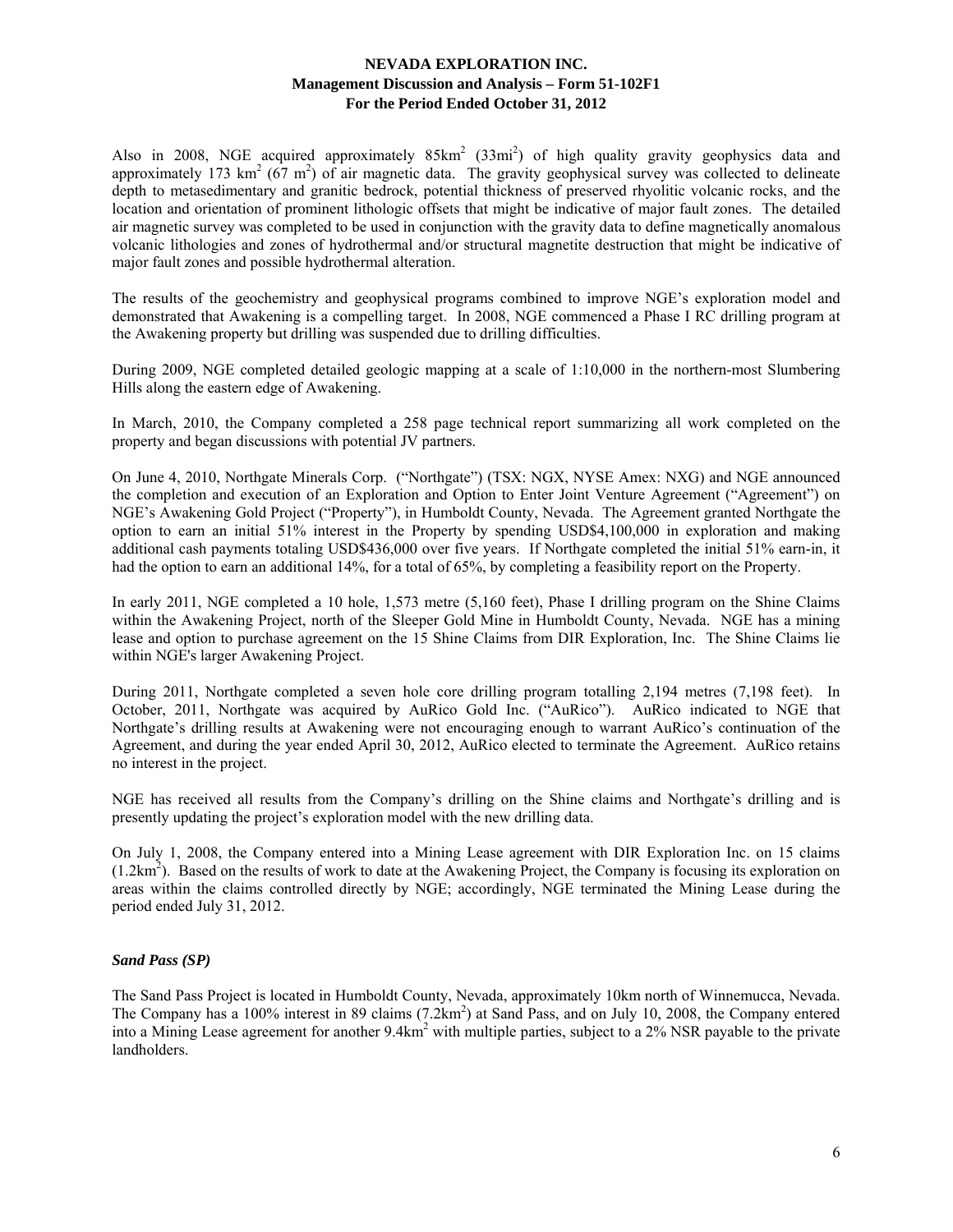Similar to NGE's other properties, Sand Pass is covered by post-mineral alluvium, and as a result, the area has seen very limited historic exploration activity. Based on the projections of favourable lithology, structure and alteration present at the regional, district and property scales, NGE believes the project has the potential to contain gold-silver mineralization within economic depths beneath the cover.

During 2007 and 2008, NGE completed both hydrogeochemistry and soil geochemistry sampling programs across Sand Pass and identified geochemical indications of potential gold mineralization. Following up on the successful geochemistry programs, in 2008, NGE completed detailed, district-scale gravity and air magnetic geophysical surveys also with positive results. NGE is now preparing a detailed technical report summarizing all work completed on the property. NGE will begin discussions with potential JV partners upon the completion of the technical report.

# *Rye Patch (RP)*

The Rye Patch Project is located in Pershing County, Nevada, approximately 30km northeast of Lovelock, Nevada. The Company has a 100% interest in 41 claims (3.3km<sup>2</sup>) at Rye Patch. On May 22, 2008, the Company entered into a Mining Lease Agreement on another 65 hectares with a private party, subject to a 2.0% NSR; and on July 21, 2008, the Company entered into a Mining Lease Agreement on an additional 16 hectares from another private party, also subject to a 2.0% NSR payable to a private landholder.

While the Rye Patch gold property is along the same West Humboldt Range structural trend responsible for both past and present producing gold mines, NGE's property has seen no historic exploration activity because it is largely covered by post-mineral alluvium. NGE's projections of favorable lithology, structure and alteration at the regional, district and property scales suggest that potentially important gold-silver mineralization may be located within economic depths beneath the cover at Rye Patch.

In 2007, NGE collected and analyzed groundwater samples across the project area and identified hydrogeochemical patterns that provided direct indications of potential gold mineralization. In 2008, NGE collected soil samples that confirmed the presence of anomalous concentrations of gold and gold-related trace elements in soils. In 2008, NGE completed a detailed, district-scale air magnetic geophysical survey, and in 2010, NGE completed a detailed gravity survey as well. NGE has systematically advanced the Rye Patch target through its staged exploration program and the combined datasets have delineated several compelling drill targets. NGE is presently preparing a detailed technical report summarizing all work completed on the property. NGE will begin discussions with potential JV partners upon the completion of the technical report.

# *Jungo (JU)*

The Jungo Project is located in both Humboldt and Pershing Counties, Nevada, approximately 60km west of Winnemucca, Nevada. The Company has a 100% interest in 108 claims  $(8.7 \text{km}^2)$  at Jungo. The Jungo property is largely covered by syn- to post-mineral volcanic units and post-mineral alluvium and has seen no historic exploration activity. NGE identified the Jungo target as part of its ongoing reconnaissance hydrogeochemistry sampling program. NGE has completed additional hydrogeochemistry sampling and examined the regional, district, and property scale lithology, structure and alteration, and NGE believes the results suggest favorable geology beneath the property and the potential for mineralization within economic depths.

# *Kelly Creek (KC)*

The Kelly Creek Project is located in Humboldt County, Nevada, approximately 40km north-northwest of Battle Mountain, Nevada. The Company has a 100% interest in 430 claims (34.8km<sup>2</sup>) at Kelly Creek. On October 1, 2009, the Company entered into a Mining Lease and Option to Purchase Agreement with Genesis Gold Corporation ("Genesis") to acquire a 100% interest of Genesis's Hot Pot Claims, which consist of 254 unpatented mineral claims  $(20.2 \text{km}^2)$ . Under the Agreement, the Company is the Operator and has the option to purchase 100% of the Genesis claims for USD\$1,500,000, subject to a 1.5% Net Smelter Return Royalty ("Royalty"). The Company also has the option to purchase one half of the royalty (0.75%) for USD\$750,000.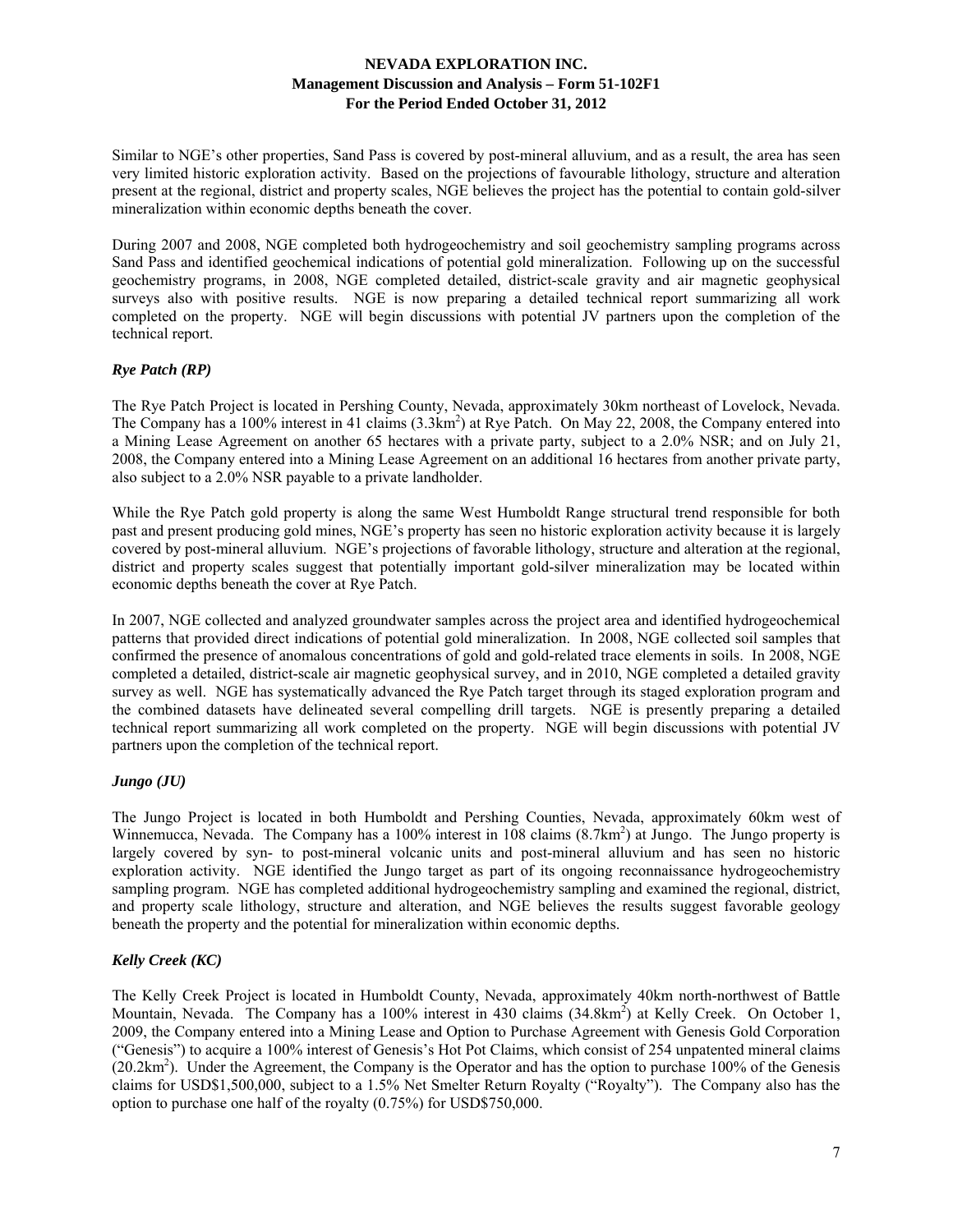The Kelly Creek project area is located in the prolific Kelly Creek Basin, between multi-million ounce gold deposits on the north (Twin Creeks, Getchell, Turquoise Ridge and Pinson) and south (Lone Tree, Marigold, Converse, Trenton Canyon and Copper Canyon). With the addition of Genesis's Hot Pot claims, NGE is now one of the largest property holders in the Kelly Creek Basin, along with Newmont Mining Corporation, which controls the majority of the alternating sections. However, despite its close proximity to world class gold deposits, the Kelly Creek project area has seen very limited historic exploration activity because the Basin's bedrock is largely covered by syn- to post-mineral volcanic units and post-mineral alluvium.

During 2007 and 2008, NGE completed a large scale reconnaissance hydrogeochemistry sampling program across the Kelly Creek Basin and successfully delineated a significant area of anomalous hydrogeochemistry similar to that surrounding the adjacent gold mines. A detailed gravity geophysical survey was completed in 2010 with positive results confirming the presence of shallow bedrock over the large area.

NGE believes the hydrogeochemistry and gravity geophysics collected to date, as well as the favorable regional, district and property scale lithology, structure and alteration, indicate a strong potential for covered gold mineralization beneath the Kelly Creek project area. NGE expects the next phases of work at Kelly Creek to include detailed air magnetic geophysics, additional groundwater sampling, and seismic geophysics.

# *Whiskey Flats (WF)*

The Whiskey Flats Project is located in Mineral County, Nevada, approximately 20km south of Hawthorne, Nevada. The Company has a 100% interest in 99 claims (8.0km<sup>2</sup>) at Whiskey Flats.

The Whiskey Flat property is largely covered by syn- and post-mineral alluvium and has seen no historic exploration activity. Projections of favorable lithology, structure and alteration at regional, district and property scales suggest that potentially important gold-silver mineralization may be located within economic depths beneath the cover. In 2008, NGE completed a preliminary hydrogeochemistry sampling program across the property and the results show anomalous concentrations of gold and other trace elements, which NGE considers to be a good indication of potential covered gold mineralization. In 2009, NGE completed a detailed, district-scale air magnetic geophysical survey, and in 2011, NGE completed a detailed gravity survey as well.

# *Summary of Project Work Completed to Date*

To date, NGE has completed: detailed hydrogeochemistry sampling on all nine (9) properties; detailed soil chemistry on five (5) properties; detailed air magnetic geophysics on six (6) properties; detailed gravity geophysics on eight (8) properties; and Phase I drilling on four (4) properties. The Company's management believes the results to date at each of the properties are encouraging and justify additional exploration expenditures. The table below summarizes the completion dates for the referenced work.

| <b>PROPERTY</b>   | Water            | Soil             | <b>Geophysics</b> | <b>Phase I</b>  |
|-------------------|------------------|------------------|-------------------|-----------------|
|                   | <b>Chemistry</b> | <b>Chemistry</b> |                   | <b>Drilling</b> |
| Fletcher Junction | 2005             |                  | 2012              | 2008            |
| Hot Pot           | 2007             | 2007             | 2008              | 2008            |
| <b>Bull Creek</b> | 2008             | 2008             | 2008              | 2008            |
| Awakening         | 2008             | 2008             | 2008              | 2011            |
| Sand Pass         | 2007             | 2008             | 2008              |                 |
| Rye Patch         | 2007             | 2008             | 2010              |                 |
| Jungo             | 2008             |                  | 2008              |                 |
| Kelly Creek       | 2007             |                  | 2010              |                 |
| Whiskey Flats     | 2008             |                  | 2011              |                 |
| TOTAL             | 9                | 5                | 9                 | 4               |

For a summary of NGE's property expenditures to date, please refer to Note 7 in the associated financial statements.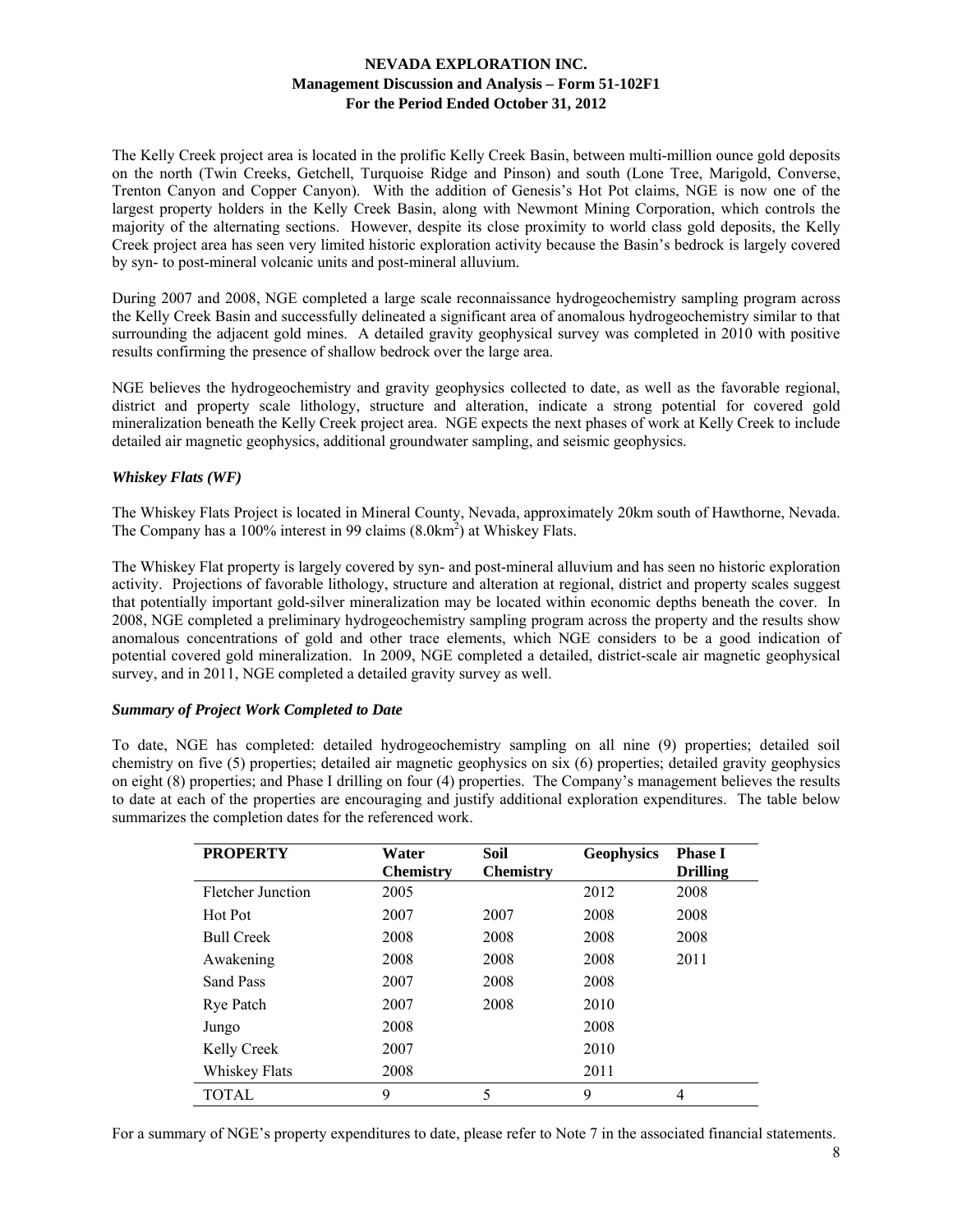# **OTHER EXPLORATION PARTNERSHIPS**

In addition to advancing its own projects, NGE is using its hydrogeochemistry expertise and equipment to work with other companies on other projects. These exploration partnerships allow NGE to leverage its significant investment in its hydrogeochemistry program to expose NGE's shareholders to the upside of more projects, as well as to provide NGE revenue to offset its operating expenses.

# *McEwen Mining Inc. at Gold Bar and Tonkin*

On June 6, 2011, NGE announced that US Gold Corporation, now McEwen Mining Inc, ("MMI") has engaged NGE to conduct a hydrogeochemistry exploration program on MMI's large land position surrounding its Gold Bar and Tonkin Properties in Nevada ("Project Area").

MMI's Gold Bar and Tonkin Properties are located on the south-central part of the prolific Eureka-Battle Mountain gold trend in north-central Nevada. MMI's land position is located approximately 16 km (10 miles) SE of Barrick's Cortez gold mine complex (39 MMOz as of September 7, 2011) and approximately 35 km (22 miles) NW of Barrick's Ruby Hill gold mine (1.1 MMOz as of December 31, 2010). The Project Area totals approximately 430  $km<sup>2</sup>$  (165 mi<sup>2</sup>) and contains considerable areas of highly prospective but covered bedrock. MMI has chosen to work with NGE specifically because of NGE's expertise in exploring for gold mineralization in covered bedrock settings using its industry leading hydrogeochemistry exploration technology.

Under the agreement, NGE will complete a groundwater sampling and analysis program across the Project Area to identify new exploration targets, and in return, MMI will pay NGE agreed upon rates for its services, as well as grant to NGE a 0.5 to 1.0% Net Smelter Return Royalty on resources within the Project Area that are not already contained in NI 43-101 compliant resource areas referred to in reports published prior to the date of the agreement.

# *McEwen Mining Inc. Generative Agreement*

On February 27, 2012, the Company announced the signing of second agreement with MMI, a two-year Exploration Agreement (the "Agreement") to generate new gold projects in a 25,000 hectare (95 sq mi) study area in north central Nevada (the "AOI") using NGE's hydrogeochemistry exploration technology.

Under the Agreement, MMI has engaged NGE to complete a hydrogeochemistry sampling program across the large AOI to indentify and delineate discrete new target areas in exchange for a service fee. Any projects that MMI acquires within the AOI will be deemed Designated Properties. Upon acquiring a Designated Property, MMI will pay NGE the greater of \$25,000 USD or \$100 USD per claim, and grant NGE a 30% carried interest in the Designated Property. MMI will be the manager of the Designated Properties, will have sole discretion on the nature and timing of all exploration and development activities at the Designated Properties, and will be solely responsible for payment of all costs incurred in respect of the Designated Properties. If MMI elects to continue to maintain a Designated Property, MMI will pay NGE \$100,000 USD on the first through fourth anniversaries of acquiring the Designated Property, and then \$250,000 USD on each subsequent anniversary. If MMI completes a Production Decision Report on a Designated Property that MMI deems sufficient to base a decision to commence production, the Designated Property will advance under a Joint Venture agreement.

On September 24, 2012, the Company announced that MMI has elected to designate a new gold project in Grass Valley, Nevada, as a Designated Property. The Grass Valley Project consists of approximately 59 square kilometres (23 sq mi) of unpatented mining claims and is located along the western side of Grass Valley in central Nevada, approximately 16 kilometres (10 mi) south of Barrick Gold Corp.'s Cortez Hills, the world's largest primary gold producer in 2011. As per the terms of the Exploration Agreement, McEwen Mining has granted NGE a 30% carried interest in the property.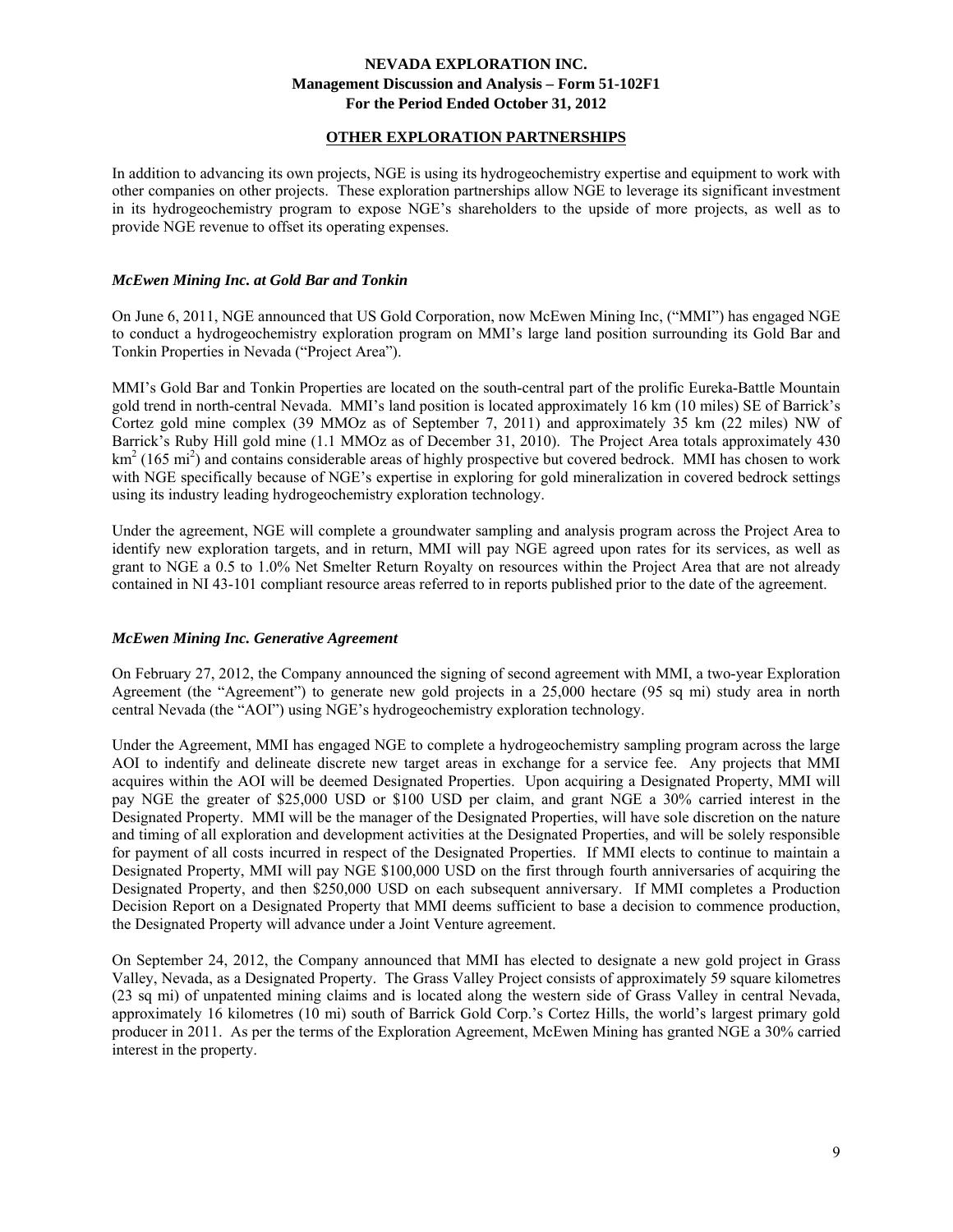### **RESULTS OF OPERATIONS**

### *Revenue*

NGE generated \$123,607 (2011 - \$301,642) revenues from project management and consulting activities and received \$72,516 (2011 - \$Nil) in option payments for the period ended October 31, 2012. The Company continues to expend its resources searching for and advancing properties that may contain economic resources that would allow the Company to option or sell its interests, or to set up profitable mining operations.

# *Operating Expenses*

During the period ended October 31, 2012, NGE's net losses were \$335,903 compared to \$468,161 for the period ended October 31, 2011. The decrease in losses was due to decreased professional fees, consulting fees, investor relations activities, share-based payments, and project management and consulting expenses.

General exploration costs during the period ended October 31, 2012, were \$28,226, compared to \$Nil for the period ended October 31, 2011. These costs are costs related to generative exploration rather than to any specific property and therefore expensed.

Professional fees, consulting, and investor relations costs during the period ended October 31, 2012, were \$80,465, compared to \$135,381 for the period ended October 31, 2011. The decrease is due to decreased legal, investor relations and accounting fees.

Project management and consulting expenses during the period ended October 31, 2012, were \$49,186, compared to \$90,344 for the period ended October 31, 2011. The decrease is due to decreased project management and consulting work performed.

Salaries and related expenses during the period ended October 31, 2012, were \$209,015, compared to \$224,869 for the period ended October 31, 2011.

The total share-based payment for the period ended October 31, 2012, was \$55,691 compared to \$185,082 for the period ended October 31, 2011. Share-based payment consists of options granted in the current year and options granted in prior years that vested during the year.

# *Selected Annual Information*

The following table provides a brief summary of the Company's financial operations. For more detailed information, refer to the financial statements.

|                                  |   | Year Ended<br>April 30,<br>2012 | Year Ended<br>April 30,<br>2011 |
|----------------------------------|---|---------------------------------|---------------------------------|
| Total revenues                   | S | 543,971                         | 125,669                         |
| Net loss                         |   | (854,904)                       | (1,331,595)                     |
| Basic and diluted loss per share |   | (0.01)                          | (0.01)                          |
| Total assets                     |   | 7,076,791                       | 5,900,873                       |
| Total long-term liabilities      |   |                                 | 6,882                           |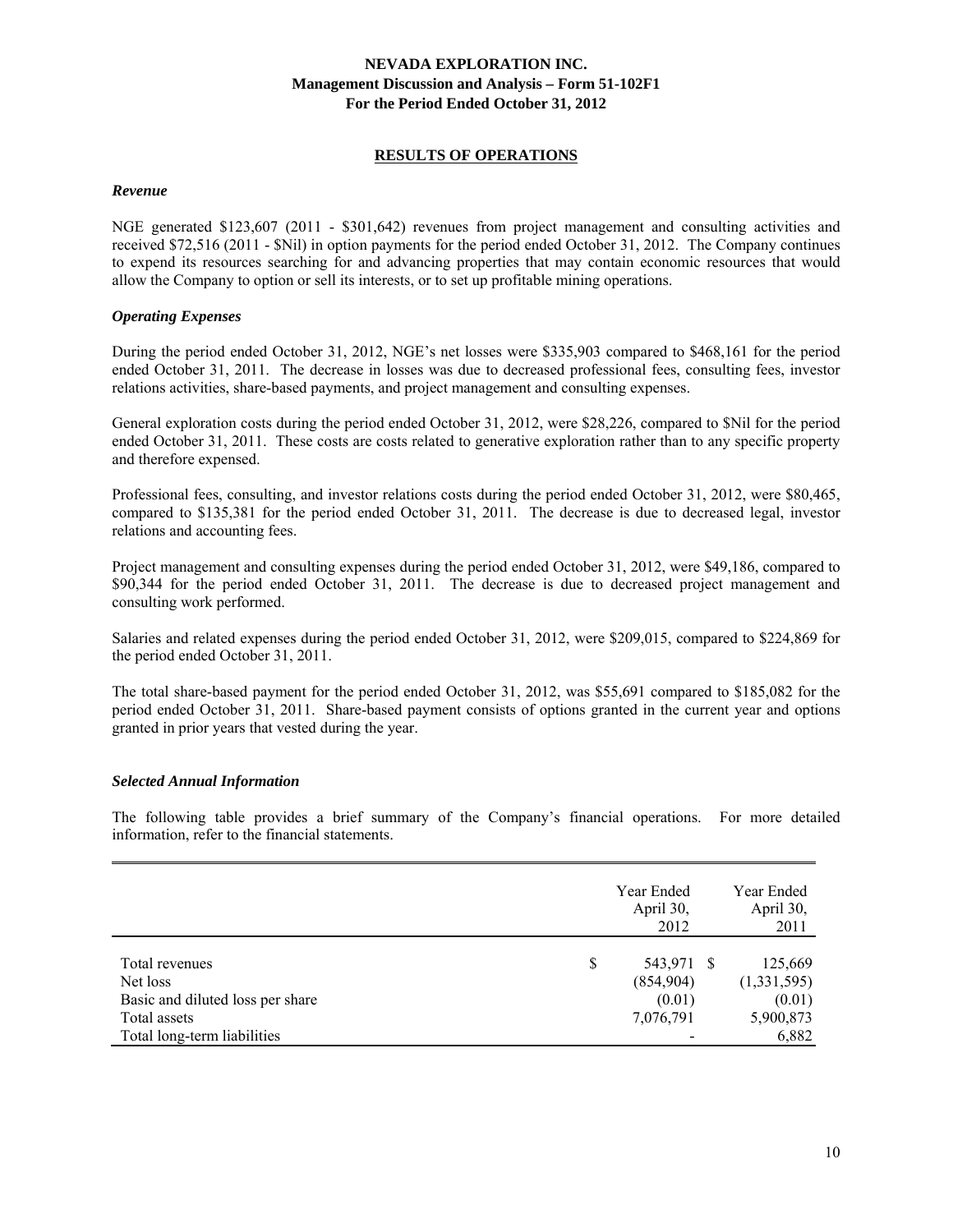# *Summary of Quarterly Results*

|             |            |                                                                                                                                                                           |            |                                                                                                                                                                      |            |                                                                                                                                                                      | Three Month  |
|-------------|------------|---------------------------------------------------------------------------------------------------------------------------------------------------------------------------|------------|----------------------------------------------------------------------------------------------------------------------------------------------------------------------|------------|----------------------------------------------------------------------------------------------------------------------------------------------------------------------|--------------|
|             |            |                                                                                                                                                                           |            |                                                                                                                                                                      |            |                                                                                                                                                                      | Period Ended |
|             |            |                                                                                                                                                                           |            |                                                                                                                                                                      |            |                                                                                                                                                                      | January 31,  |
|             | 2012       |                                                                                                                                                                           | 2012       |                                                                                                                                                                      | 2012       |                                                                                                                                                                      | 2012         |
|             |            |                                                                                                                                                                           |            |                                                                                                                                                                      |            |                                                                                                                                                                      |              |
| $\mathbf S$ | 6,787,205  | \$.                                                                                                                                                                       | 6,991,339  | \$                                                                                                                                                                   | 7,076,791  | \$.                                                                                                                                                                  | 6,520,059    |
|             | 6,367,182  |                                                                                                                                                                           | 6,178,755  |                                                                                                                                                                      | 6,002,903  |                                                                                                                                                                      | 6,081,083    |
|             | 35,249     |                                                                                                                                                                           | 325,856    |                                                                                                                                                                      | 577,500    |                                                                                                                                                                      | (123, 361)   |
|             | 6,632,997  |                                                                                                                                                                           | 6,430,084  |                                                                                                                                                                      | 6,835,944  |                                                                                                                                                                      | 6,174,414    |
|             | 133,794    |                                                                                                                                                                           | 62,559     |                                                                                                                                                                      | 20,426     |                                                                                                                                                                      | 221,693      |
|             | (150, 174) |                                                                                                                                                                           | (185, 729) |                                                                                                                                                                      | (221, 371) |                                                                                                                                                                      | (165, 372)   |
|             | (0.00)     |                                                                                                                                                                           | (0.00)     |                                                                                                                                                                      | (0.00)     |                                                                                                                                                                      | (0.00)       |
|             |            |                                                                                                                                                                           |            |                                                                                                                                                                      |            |                                                                                                                                                                      |              |
|             |            |                                                                                                                                                                           |            |                                                                                                                                                                      |            |                                                                                                                                                                      |              |
|             |            |                                                                                                                                                                           |            |                                                                                                                                                                      |            |                                                                                                                                                                      | Three Month  |
|             |            |                                                                                                                                                                           |            |                                                                                                                                                                      |            |                                                                                                                                                                      | Period Ended |
|             |            |                                                                                                                                                                           |            |                                                                                                                                                                      |            |                                                                                                                                                                      | January 31,  |
|             |            |                                                                                                                                                                           |            |                                                                                                                                                                      |            |                                                                                                                                                                      | 2011         |
|             |            |                                                                                                                                                                           |            |                                                                                                                                                                      |            |                                                                                                                                                                      |              |
| \$          |            | <sup>\$</sup>                                                                                                                                                             |            | \$.                                                                                                                                                                  |            | \$.                                                                                                                                                                  | 6,317,830    |
|             |            |                                                                                                                                                                           |            |                                                                                                                                                                      |            |                                                                                                                                                                      | 5,770,365    |
|             |            |                                                                                                                                                                           |            |                                                                                                                                                                      |            |                                                                                                                                                                      | 36,964       |
|             |            |                                                                                                                                                                           |            |                                                                                                                                                                      |            |                                                                                                                                                                      | 6,078,956    |
|             |            |                                                                                                                                                                           |            |                                                                                                                                                                      |            |                                                                                                                                                                      | 30,811       |
|             |            |                                                                                                                                                                           |            |                                                                                                                                                                      |            |                                                                                                                                                                      | (475, 425)   |
|             | (0.01)     |                                                                                                                                                                           | (0.00)     |                                                                                                                                                                      | (0.00)     |                                                                                                                                                                      | (0.01)       |
|             |            | Three Month<br>Period Ended<br>October 31,<br>Three Month<br>Period Ended<br>October 31,<br>2011<br>6,536,335<br>6,041,726<br>41,549<br>6,294,026<br>81,923<br>(423, 485) |            | Three Month<br>Period Ended<br>July 31,<br>Three Month<br>Period Ended<br>July 31,<br>2011<br>6,423,175<br>5,474,320<br>479,031<br>6,152,115<br>219,929<br>(44, 676) |            | Three Month<br>Period Ended<br>April 30,<br>Three Month<br>Period Ended<br>April 30,<br>2011<br>5,900,873<br>5,487,184<br>36,108<br>5,743,484<br>37,222<br>(250,066) |              |

# **ASSETS & LIABILITIES**

Deposits for land reclamation also add to the Company's asset base. Deposits as at October 31, 2012 are \$94,017. These deposits (bonds) are required by the U.S Bureau of Land Management (BLM) and US Forest Service (USFS) to ensure that reclamation and clean-up work on NGE's properties will be completed to the satisfaction of the BLM and the USFS. NGE has completed all required BLM reclamation work to date, including dirt-work and seeding, and has to wait for vegetation to regrow before 100% of the bonds will be released.

# **LIQUIDITY AND CAPITAL RESOURCES**

# *Liquidity*

The Company has financed its operations primarily through the issuance of common shares. The Company continues to seek capital through various means including the issuance of equity and/or debt.

The financial statements have been prepared on a going concern basis which assumes that the Company will be able to realize its assets and discharge its liabilities in the normal course of business for the foreseeable future. The continuing operations of the Company are dependent upon its ability to continue to raise adequate financing.

Net cash used by operating activities for the period ended October 31, 2012 was \$324,150 compared to \$214,195 during the period ended October 31, 2011 and consists primarily of the operating loss and changes in non-cash working capital items.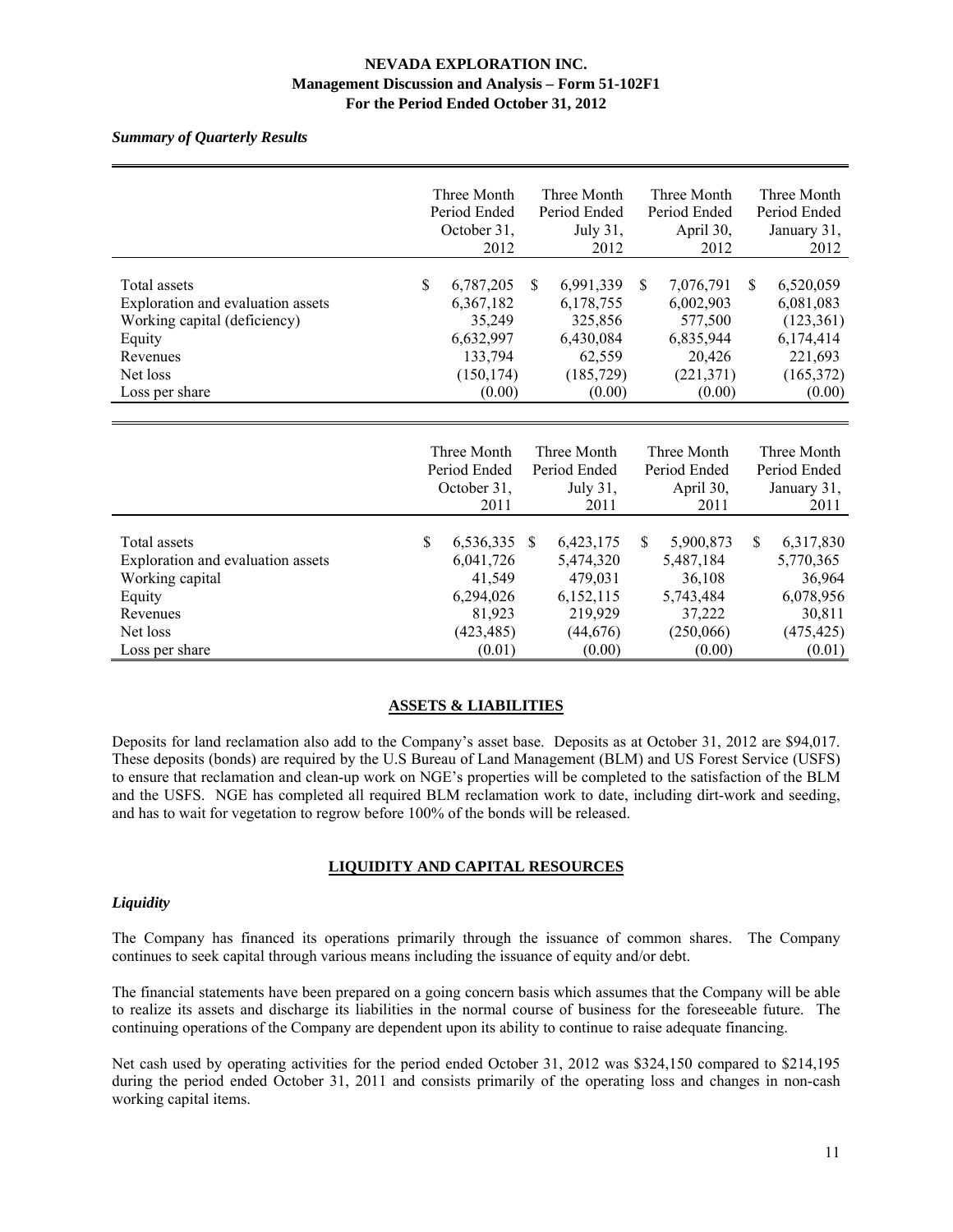Net cash used by investing activities for the period ended October 31, 2012 was \$296,551 compared to \$274,256 used during the period ended October 31, 2011. The difference is due to decreased option payments received.

Net cash used by financing activities for the period ended October 31, 2012 was \$4,290 compared to cash provided of \$518,436 during the period ended October 31, 2011. The difference is attributable to decreased financings during the period ended October 31, 2012.

### *Capital Resources*

During the period ended October 31, 2012, the Company settled outstanding indebtedness to a vendor of \$20,000 through the issuance of 200,000 common shares of the Company at a deemed price of \$0.10 per common share, and the Company issued 50,049 common shares of the Company at a deemed price of \$0.11 per common share as part the annual payment due under a mineral lease to the property owner..

### *Off Balance Sheet Arrangements*

As at October 31, 2012, NGE had no off balance sheet arrangements such as guaranteed contracts, contingent interests in assets transferred to an entity, derivative instrument obligations or any instruments that could trigger financing, market or credit risk to NGE.

# **RELATED PARTY TRANSACTIONS**

During the period ended October 31, 2012, the Company paid or accrued \$31,550 (2011 - \$52,202) in professional fees to a firm in which the Chief Financial Officer of the company is a partner.

During the period ended October 31, 2012, the Company entered into an Exploration and Option to Joint Venture Agreement with Spruce Ridge Resources Ltd. ("Spruce Ridge") on the Company's Fletcher Junction Project. A Director of the Company is also an Officer and Director of Spruce Ridge.

The amounts due to related parties are as follows:

|                                                        | October 31.<br>2012 | April 30,<br>2012 |
|--------------------------------------------------------|---------------------|-------------------|
| Firm of which the Chief Financial Officer is a partner | 29.448              | 32,136            |

# **KEY MANAGEMENT COMPENSATION**

Key management personnel is defined as those persons having authority and responsibility for planning, directing and controlling activities of the Company, directly or indirectly including any director (whether executive or otherwise) of the Company. The Company's key management personnel include the following: Chief Executive Officer, Chief Operating Officer, and Vice President of Corporate Development.

Remuneration of key management of the Company was as follows:

|                                                                                                    |   | 2012       | 2011              |
|----------------------------------------------------------------------------------------------------|---|------------|-------------------|
| Salaries and benefits<br>Share-based payment *                                                     | S | 171,220 \$ | 176,550<br>12,409 |
|                                                                                                    | S | 171,220    | 188,959           |
| * Chang hosed normant is the fair value of ontions arented and vested to leav monogement norsenael |   |            |                   |

Share-based payment is the fair value of options granted and vested to key management personnel.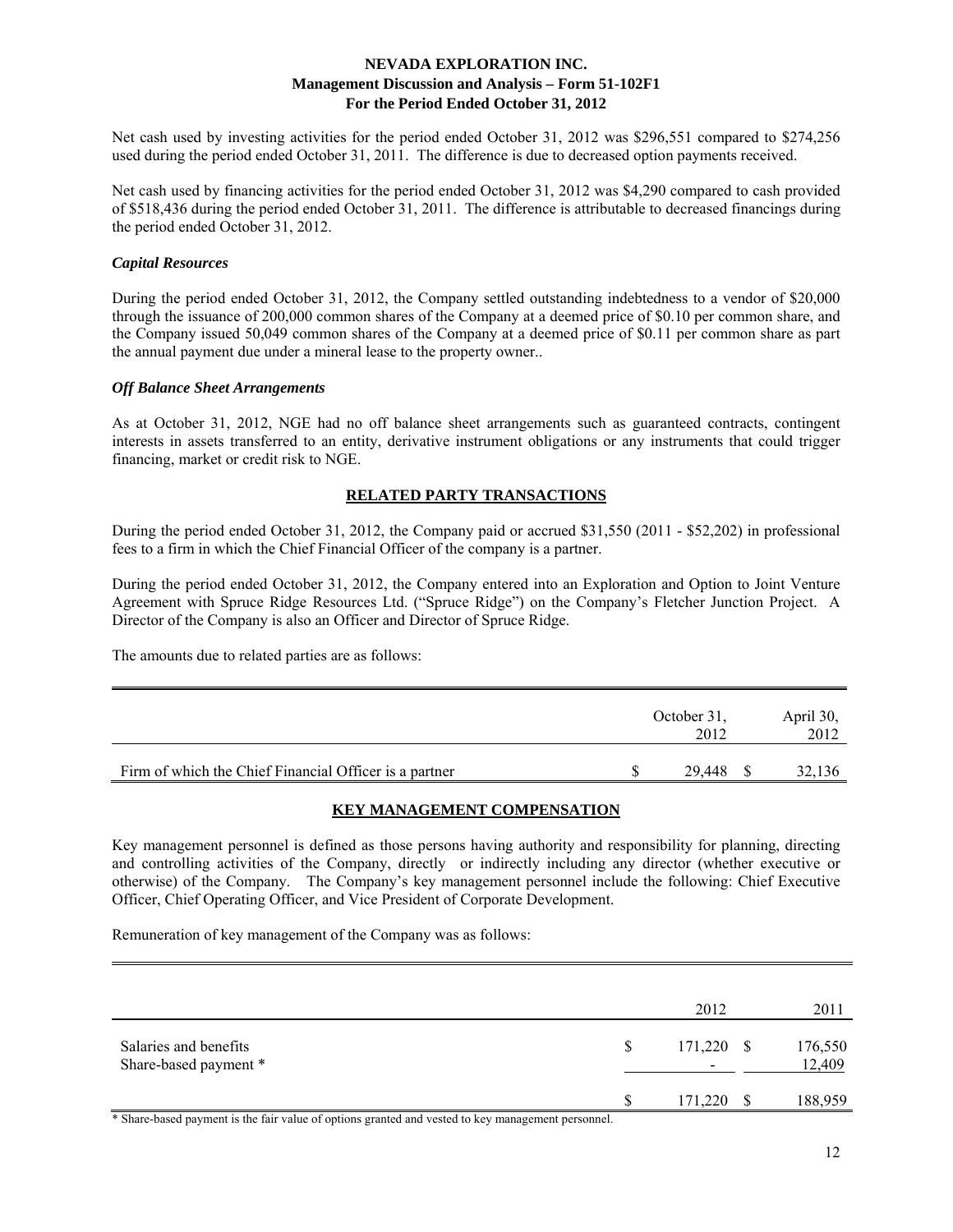### **DISCLOSURE OF OUTSTANDING SHARE DATA**

As at December 14, 2012, the Company has 118,065,900 common shares issued and outstanding and has the following stock options and warrants outstanding:

|                         | Number<br>of Options                                                                                  | Exercise<br>Price                                            | <b>Expiry Date</b>                                                                                                                                           |  |
|-------------------------|-------------------------------------------------------------------------------------------------------|--------------------------------------------------------------|--------------------------------------------------------------------------------------------------------------------------------------------------------------|--|
| <b>Stock</b><br>options | 550,000<br>200,000<br>250,000<br>900,000<br>600,000<br>3,100,000<br>2,250,000<br>600,000<br>8,450,000 | 0.10<br>0.15<br>0.16<br>0.10<br>0.10<br>0.10<br>0.10<br>0.11 | March 4, 2013<br>June 10, 2013<br>September 30, 2014<br>September 30, 2014<br>November 17, 2014<br>December 31, 2015<br>August 9, 2016<br>September 25, 2017 |  |
| Warrants                | 5,278,000                                                                                             | 0.14                                                         | April 16, 2014                                                                                                                                               |  |

# **FINANCIAL INSTRUMENTS AND FIANCIAL RISK FACTORS**

#### *Risk Management Policies*

The Company is exposed to risk due to the nature of its financial instruments. Risk management is the responsibility of management and the Company did not use derivative instruments.

#### *Fair Value*

Financial instruments measured at fair value are classified into one of three levels in the fair value hierarchy according to the relative reliability of the inputs used to estimate the fair values. The three levels of the fair value hierarchy are:

Level 1 – Unadjusted quoted prices in active markets for identical assets or liabilities;

Level 2 – Inputs other than quoted prices that are observable for the asset or liability either directly or indirectly; and

Level 3 – Inputs that are not based on observable market data.

The carrying value of cash, amounts receivable (excluding HST receivable), loans receivable, deposits and bonds, obligations under capital lease and accounts payable and accrued liabilities approximated their fair value because of the short-term nature of these instruments.

# **Financial risk factors**

The Company's risk exposures and the impact on the Company's financial instruments are summarized below:

# *Credit risk*

Credit risk is the risk of loss associated with a counterparty's inability to fulfill its payment obligations. The Company's credit risk is primarily attributable to cash. Management believes that the credit risk concentration with respect to cash is remote as it maintains accounts with highly-rated financial institutions.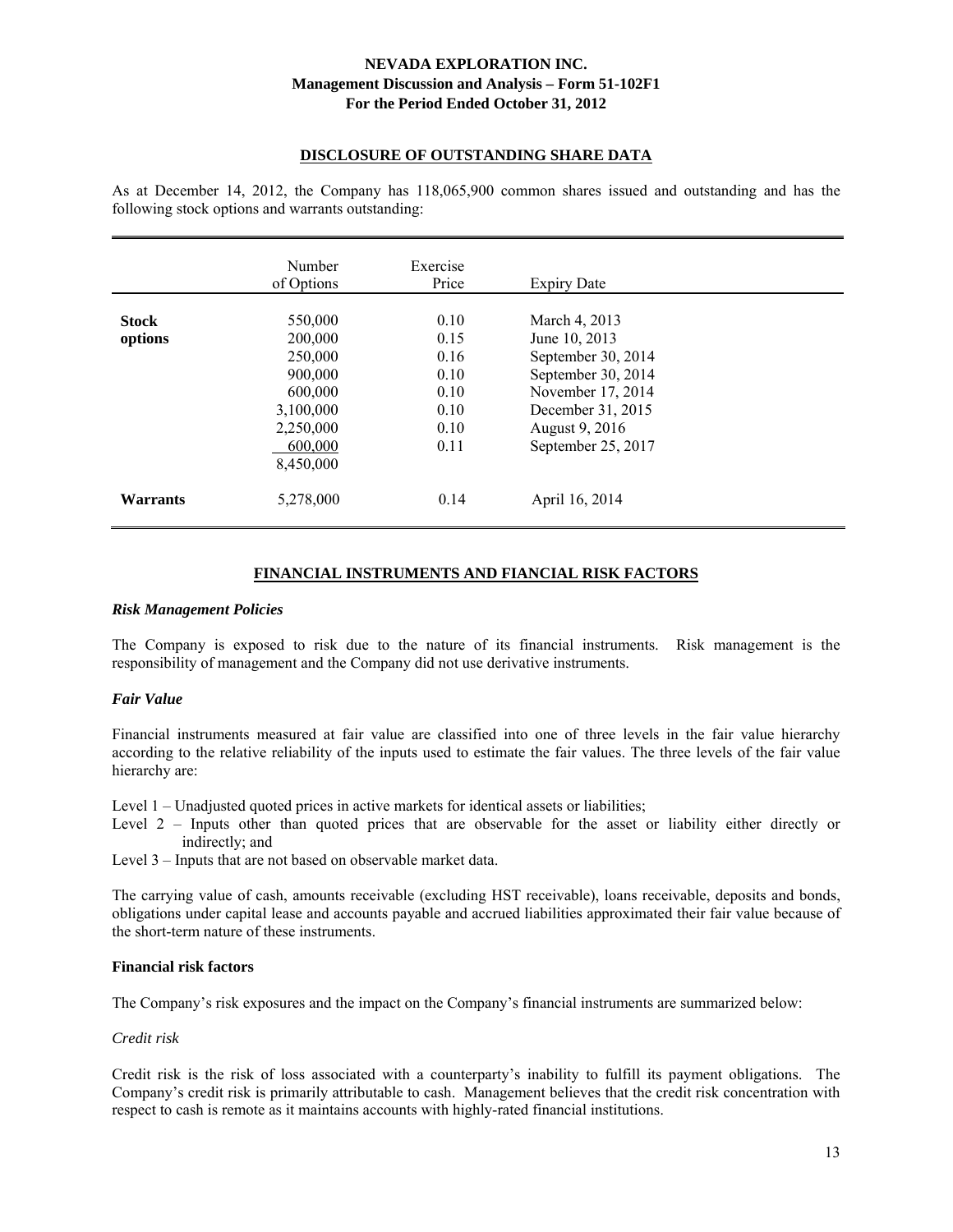# *Liquidity risk*

Liquidity risk is the risk that the Company will not be able to meet its financial obligations as they fall due. The Company manages liquidity risk through the management of its capital structure and financial leverage, as outlined in below ("Capital Disclosures"). It also manages liquidity risk by continuously monitoring actual and projected cash flows. The Board of Directors reviews and approves the Company's operating and capital budgets, as well as any material transactions out of the normal course of business.

As at October 31, 2012, the Company had a cash balance of \$132,001 (April 30, 2012 - \$777,826) to settle current liabilities of \$154,208 (April 30, 2012 - \$240,847).

# *Foreign country risk*

Country risk is the risk associated with changes in the business environment that could affect the profits or the value of the assets in a specific country. The Company's exploration activities are located in the United States, and while it does not foresee country risk as being problematic, the country risk is out of the control of the Company.

# *Market risk*

Market risk is the risk of loss that may arise from changes in market factors such as interest rates, foreign exchange rates, and commodity and equity prices.

### (a) Interest rate risk

 The Company is exposed to interest rate risk to the extent that the cash maintained at the financial institutions is subject to floating rate of interest. The interest rate risks on cash and on the Company's obligations are not considered significant.

#### (b) Foreign currency risk

 The Company is exposed to financial risk arising from fluctuations in foreign exchange rates and the degree of volatility of these rates. A significant portion of the Company's expenses is denominated in US dollars. Consequently, certain assets, liabilities and operating expenses are exposed to currency fluctuations. The Company does not use derivative instruments to reduce its exposure to foreign currency risk.

|                                                             | <b>CDN</b>                              | US                                      |
|-------------------------------------------------------------|-----------------------------------------|-----------------------------------------|
| Current assets<br>Non-current assets<br>Current liabilities | \$<br>142,674<br>6,580,793<br>(90, 278) | \$<br>142,817<br>6,587,381<br>(90, 369) |
|                                                             | 6,633,189                               | 6,639,829                               |

#### *Net exposure*

Based on the above net exposures as at October 31, 2012, and assuming all other variables remain constant, a 1% change in the value of the US dollar against the Canadian dollar would result in an increase/decrease of \$66,332 in profit or loss.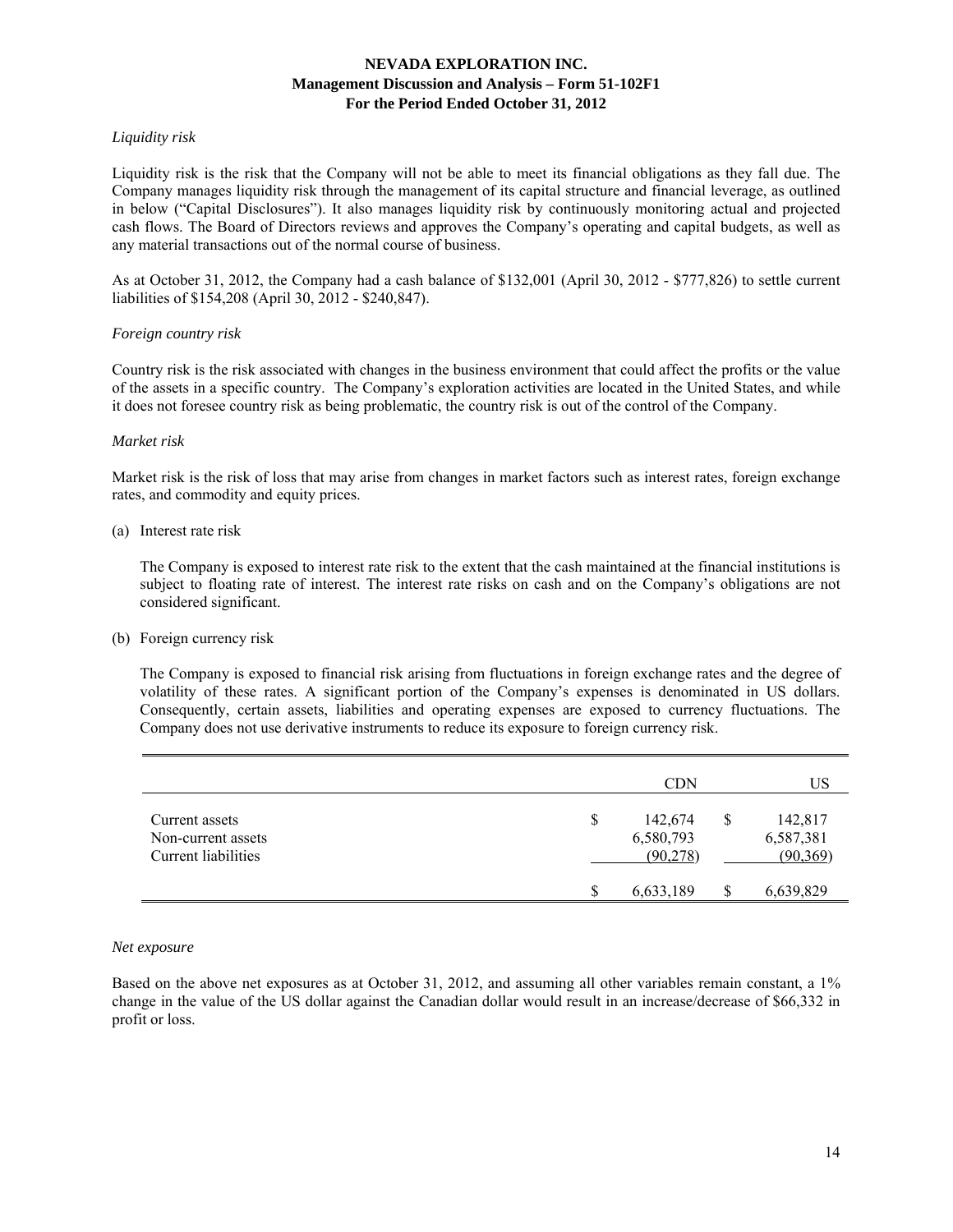# **CAPITAL DISCLOSURES**

In order to maintain its capital structure, the Company, is dependent on equity funding and when necessary, raises capital through the issuance of equity instruments, primarily comprised of common shares and incentive stock options. In the management of capital, the Company includes the components of shareholders' equity as well as cash.

The Company prepares annual estimates of exploration expenditures and monitors actual expenditures compared to the estimates to ensure that there is sufficient capital on hand to meet ongoing obligations. The Company's investment policy is to invest any excess cash in highly liquid short-term deposits with terms of one year or less and which can be liquidated after thirty days without interest penalty. The Company currently has insufficient capital to fund its exploration programs and is reliant on completing equity financings to fund further exploration. The Company is not subject to any externally imposed capital requirements.

There were no changes in the Company's approach to capital management during the period ended October 31, 2012

#### *Financial liabilities*

Accounts payable and accrued liabilities, and finance lease obligations are classified as financial liabilities and are measured at face value. Management has determined that the face value of financial liabilities approximates fair value due to the expected short-term maturity of the debts.

The Company's financial liabilities primarily constitute trade payables owing to both arms' length and related parties. These are unsecured and, excepting normal trade credit terms, are due on demand.

The Company believes the fair value of its financial liabilities approximate their carrying values primarily due to their short-term nature. There are no quoted market prices from active markets for any of the financial liabilities held by the Company and thus fair values were assessed using valuation techniques consistent with International Financial Reporting Standards. The Company intends to reduce its financial liabilities by re-financing through additional share issuances.

# **RISKS AND UNCERTAINTIES**

In conducting its business of mineral exploration, NGE is subject wide variety of known and unknown risks, uncertainties and other factors which may affect the results, performance or achievement of the Company. Such risks and factors include, among others: risks related to the actual results of current and future exploration activities; future prices for gold, silver, and other commodities; environmental risks and hazards; the Company's lack of substantial revenue; the Company's ongoing need to raise money through equity financings; increases to operating, labour, and supply costs; and changes to government regulation, taxes, and fees. Although the Company attempts to identify and plan for these important factors that could affect results materially, the Company cautions the reader that the above list of risk factors is not exhaustive there may be other factors that cause results to differ from anticipated, estimated, or intended results.

Ultimately, there can be no guarantee that the Company will be successful in making an economic mineral discovery.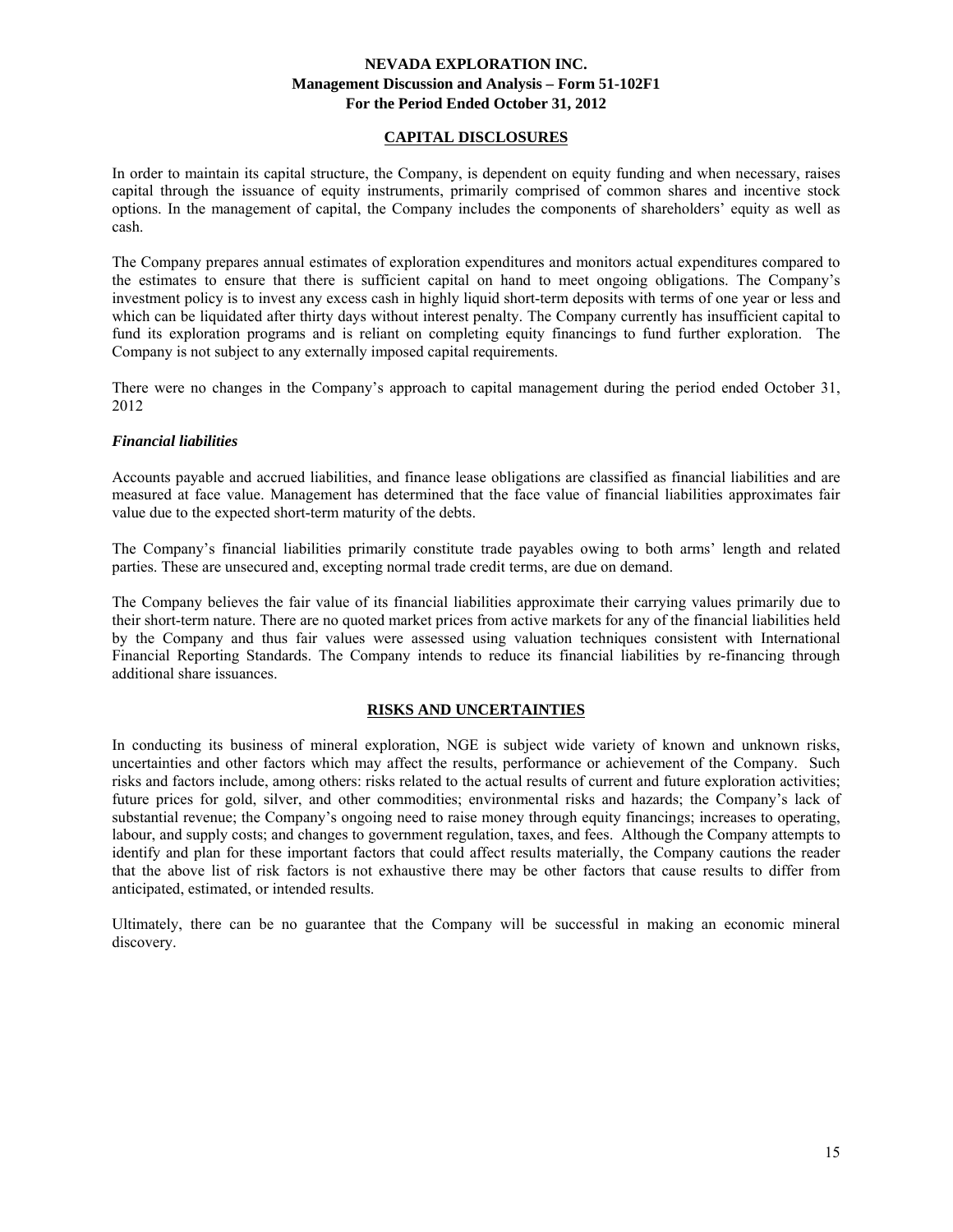### **LIST OF DIRECTORS AND OFFICERS**

Wade A. Hodges, President, CEO and Director Cyrus Driver, CFO and Director Kenneth Tullar, COO and Director Jennifer Boyle, Director John Ryan, Director Antonio Ponte, Director Dr. John E. Larson, Director (joined December 4, 2012) James Buskard, Vice President Corporate Development and Corporate Secretary

#### **GOING CONCERN OF OPERATIONS**

These consolidated financial statements have been prepared in accordance with International Financial Reporting Standards ("IFRS") on a going concern basis that presumes the realization of assets and discharge of liabilities in the normal course of business. There are material uncertainties related to adverse conditions and events that cast significant doubt on the Company's ability to continue as a going concern.

During the period ended October 31, 2012, the Company incurred a comprehensive loss of \$283,669 and as at that date, the Company had accumulated deficit of \$9,658,408, a working capital surplus of \$35,249 and negative cash flows from operations of \$324,150. These factors create material uncertainties that may cast significant doubt upon the Company's ability to continue as a going concern.

As is common with junior mining companies, the Company continues to seek capital through various means including the issuance of equity and/or debt to finance its on-going and planned exploration activities and to cover administrative costs.

In order to continue as a going concern and to meet its corporate objectives, the Company will require additional financing through debt or equity issuances or other available means. Although the Company has been successful in the past in obtaining financing, there is no assurance that it will be able to obtain adequate financing in the future or that such financing will be on terms advantageous to the Company.

Recovery of the carrying value of the mining claims and related deferred exploration expenditures are dependent upon the discovery of economically recoverable resources, the ability of the Company to develop necessary financing to continue exploration and development, the ability of the Company to secure and maintain title and beneficial interest in the properties, entering into agreements with others to explore and develop the properties and upon future profitable production or proceeds from disposition of such properties.

These consolidated financial statements do not include any adjustments to the amounts and classification of assets and liabilities that might be necessary should the Company be unable to continue operations. Such adjustments would be material.

# **CHANGES IN ACCOUNTING POLICIES**

#### *New and amended standards adopted by the Company*

Effective May 1, 2012, the Company adopted amendments to IFRS 7, *Financial Instruments: Disclosures* that were issued by the IASB. The application of these amendments has not had any material impact on current and prior year disclosures but may affect disclosures for future transactions or arrangements.

#### *New or revised standards and amendments to existing standards not yet effective*

Effective for accounting periods beginning on or after January 1, 2013 unless specified: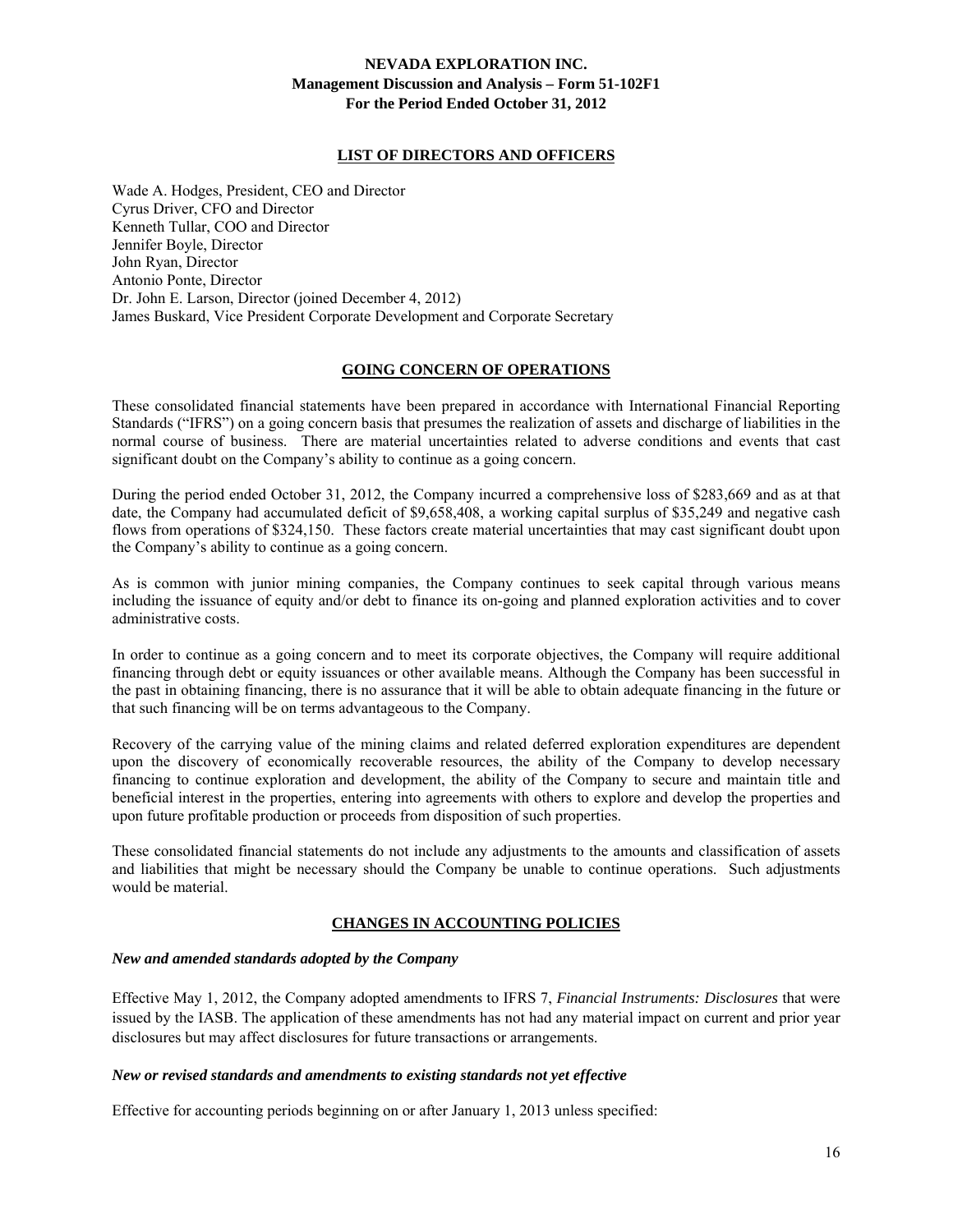New standard IFRS 9, *Financial Instruments*, which covers the classification and measurement of financial assets as part of its project to replace IAS 39, "Financial Instruments: Recognition and Measurement." In October 2010, the requirements for classifying and measuring financial liabilities were added to IFRS 9. Under this guidance, entities have the option to recognize financial liabilities at fair value through earnings. If this option is elected, entitles would be required to reverse the portion of the fair value change due to own credit risk out of earnings and recognize the change in other comprehensive income. This standard is effective for accounting periods beginning on or after January 1, 2015

New standard IFRS 10, *Consolidated Financial Statements*, replaces the guidance on control and consolidation in IAS 27, *Consolidated and Separate Financial statements*, and SIC-12, *Consolidation – Special Purpose Entities*. IFRS 10 changes the definition of control under IFRS so that the same criteria are applied to all entities to determine control. IAS 27, *Separate Financial Statements* and IAS 28, *Investments in Associates and Joint Ventures* were revised and reissued to align with the new consolidation guidance.

New standard IFRS 11, *Joint arrangements***,** divides joint arrangements into two types, joint operations and joint ventures, each with their own accounting model. All joint arrangements are required to be reassessed upon transition to IFRS 11 to determine their type to apply the appropriate accounting.

New standard IFRS 12, *Disclosure of Interests in Other Entities*, effective for the Company`s annual reporting period beginning May 1, 2013. This new standard provides the disclosure requirements for all forms of interests in other entities, including subsidiaries, joint arrangements, associates and consolidated structured entities.

New standard IFRS 13, *Fair Value Measurement*, effective for the Company`s annual reporting period beginning May 1, 2013. This standard defines fair value and sets out in a single IFRS a framework for measuring fair value and requires disclosures about fair value measurements. The standard does not determine when an asset, a liability or an entity's own equity instrument is measured at fair value. Rather, the measurement and disclosure requirements of IFRS 13 apply when another IFRS requires or permits the item to be measured at fair value (with limited exceptions).

Amendments to IAS 1, *Presentation of Financial Statements*, requires an entity to group items presented in statement of other comprehensive income on the basis of whether they may be reclassified to profit or loss subsequent to initial recognition. For items presented before tax, the amendments also require that the tax related to the two separate groups to be presented separately. This standard is effective for accounting periods beginning on or after July 1, 2012.

The Company is currently assessing the impact that these standards will have on the Company`s consolidated financial statements.

# **DISCLOSURE CONTROLS AND PROCEDURES AND INTERNAL CONTROLS**

In connection with National Instrument 52-109 (Certificate of Disclosure in Issuer's Annual and Interim Filings) ("NI 52- 109"), the Chief Executive Officer and Chief Financial Officer of the Company have filed a Venture Issuer Basic Certificate with respect to the financial information contained in the annual audited consolidated financial statements and this accompanying annual MD&A (together the "Annual Filings"). In contrast to the full certificate under NI 52-109, the Venture Issuer Basic Certificate does not include representations relating to the establishment and maintenance of disclosure controls and procedures and internal control over financial reporting, as defined in NI 52-109. For further information the reader should refer to the Venture Issuer Basic Certificates filed by the Company with the Annual Filings on SEDAR at www.sedar.com.